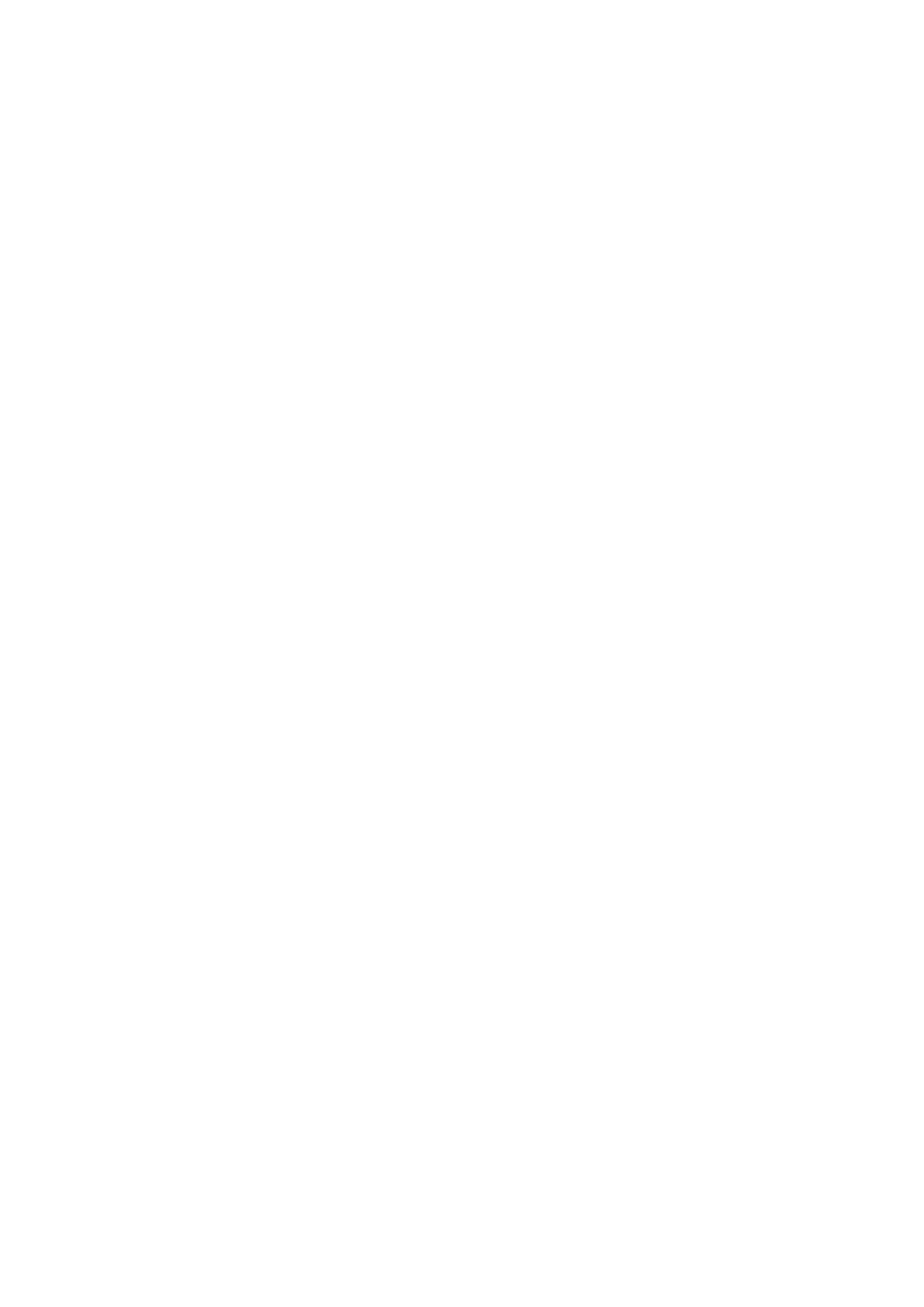### **Contents**

### **People Protection**

### **Understanding Public Liability**

| 2 |
|---|
|   |
| 2 |
| 2 |
|   |

### **Handling Public Liability Claims**

| Recognising potential public liability claims               | 3 |
|-------------------------------------------------------------|---|
| Common causes of public liability claims                    | 3 |
| Handling incidents that may lead to public liability claims | 3 |
| Acting on public liability claims                           | 3 |
| Should offers be made to pay for costs that form            |   |
| part of a claim?                                            | 3 |
| On receipt of a claim                                       | 3 |
|                                                             |   |

#### **Understanding Professional Indemnity Insurance**

Professional indemnity insurance 4

#### **Ministry Team**

| Specific risks to the Church's ministry team | 5 |
|----------------------------------------------|---|
| Leadership behaviour                         | 5 |
| Pastoral care activities                     | 6 |
| Group leadership                             | 6 |
| Platform behaviour                           | 6 |
| Counseling others                            | 7 |
| Prayer lines                                 | 7 |
|                                              |   |

#### **Management Team**

Directors and Officers Liability insurance 8

#### **Voluntary Workers**

| Responsibility for the safety of voluntary workers |    |
|----------------------------------------------------|----|
| Volunteers providing specialist services           | 8  |
| Working bees                                       | 10 |
| Protecting volunteers with insurance               | 10 |
|                                                    |    |

#### **Child & Youth Leadership**

| Duty of care to the young             | 11 |
|---------------------------------------|----|
| Medical conditions                    | 11 |
| Transport of those in our care        | 11 |
| Managing functions and special events | 11 |
| Moral welfare                         | 11 |
| <b>Discipline</b>                     | 12 |
| Crêche care                           | 12 |
| Child abuse                           | 12 |
|                                       |    |

### **Safe Playgrounds**

| Checking playground safety     | 13 |
|--------------------------------|----|
| Selecting playground equipment | 14 |
| Playground supervision         | 14 |

### **Youth Group Activities**

| Injuries excluded from a Church's liability insurance coverage 15 |    |
|-------------------------------------------------------------------|----|
| Making participants aware of risks                                | 15 |

#### **Child Molestation**

| Developing a policy on child molestation | 16 |
|------------------------------------------|----|
| Minimising the risk of child molestation | 16 |
| Screening children's ministry leaders    | 16 |
| Providing a supervised environment       | 16 |
| Reporting procedures                     | 16 |
| An appropriate response plan             | 17 |

### **Food Safety**

| Food safety and Churches                     | 18 |
|----------------------------------------------|----|
| Sale of food                                 | 18 |
| Food preparation and local council by-laws   | 19 |
| Personal hygiene                             | 19 |
| Displaying food                              | 19 |
| Temperature and food storage                 | 19 |
| Other issues                                 | 19 |
| Information on the Church's responsibilities | 19 |
|                                              |    |

### **Bus Transport for Groups**

| Church responsibilities |  |
|-------------------------|--|
| Bus safety              |  |

#### **Building Access**

| It should be easy and it should be safe                | 23 |
|--------------------------------------------------------|----|
| Providing access to all parties using Church buildings | 23 |
| The Disability Discrimination Act 1992                 | 23 |
| What happens if you don't comply?                      | 23 |
| Providing access                                       | 23 |

#### **Privacy**

| 24 |
|----|
| 24 |
| 24 |
| 24 |
| 24 |
| 25 |
| 25 |
|    |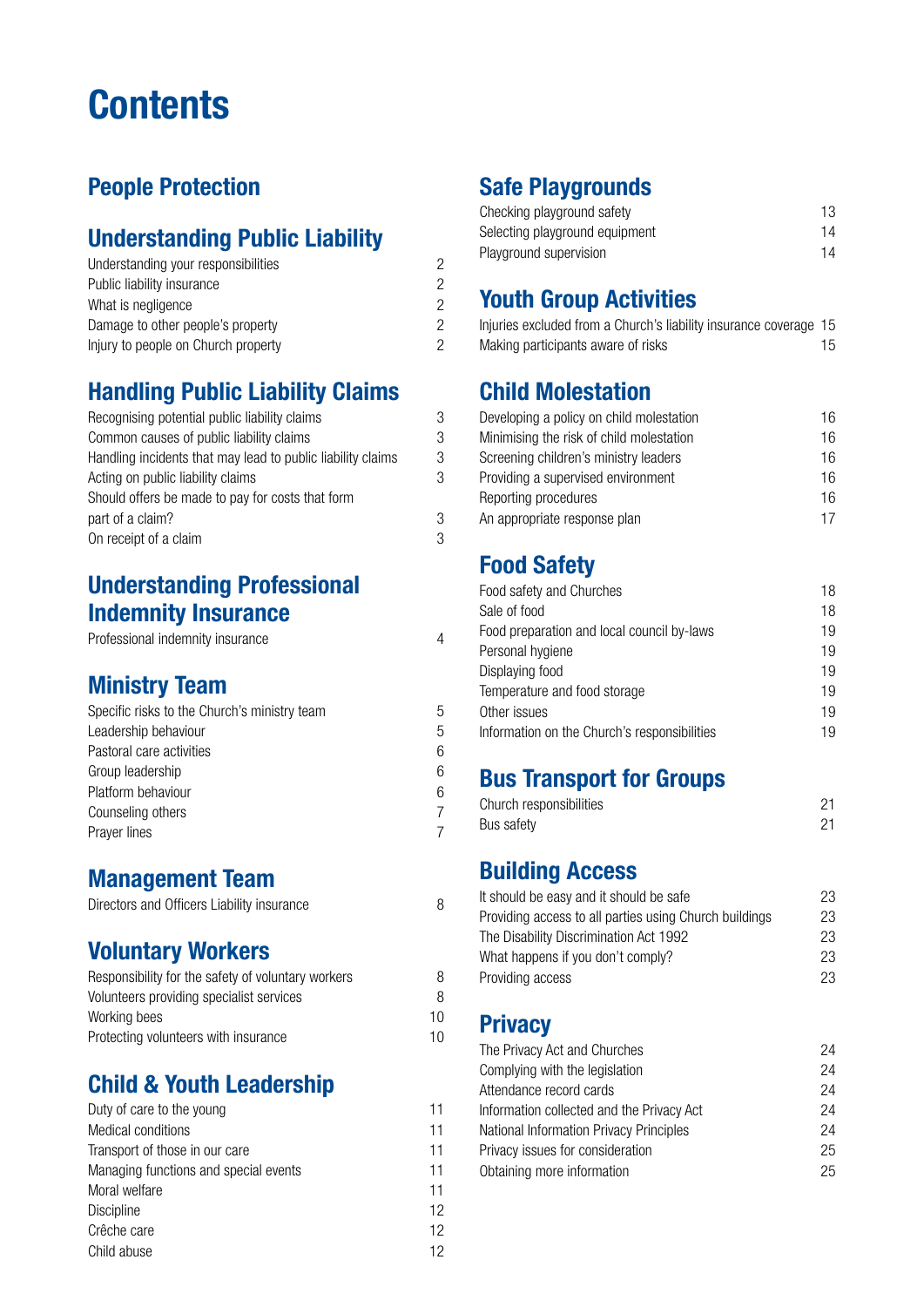### **People Protection Understanding**

**Your Church is more than bricks and mortar.** 

**Protecting your Church isn't just about protecting the building, it's about protecting the people who make up the Church, the community of the Church, your ministry, your staff, your congregation and anyone who uses Church property.** 

**As a Church, along with cover to protect damage to your building and contents, you also need to insure your organisation for:**

*Public Liability.* **The cost of compensation against legal liability arising from injuries or damage to other people or property.**

*Professional Indemnity.* **Protection of your Church against legal liability which may occur through professional advice ie. via Ministry services.**

# **Public Liability**

Your Church has a duty of care to its people. Even when the best care is taken, accidents can happen.

This section covers those acts, or lack of action, which – through negligence or malicious intent – result in damage or loss of personal property, or injury to others.

#### **Understanding your responsibilities**

Your Church is responsible for the safety of its congregation, its people and all visitors. This duty is magnified for the Church when people are on Church property or under the direction, care or control of the Church. People must not be placed at risk through negligence. If the Church causes harm to them, damage to their property, or is responsible for any financial loss, it may be liable in accordance with the law.

#### **Public liability insurance**

Public liability insurance protects you and your Church against negligence. If someone makes a claim for damages against you, because of an action or an omission on your part, public liability insurance covers you.

#### **What is negligence**

Negligence can be defined as *the failure to take that degree of care which the law requires for the protection of the interests of people*. It is generally understood to be the degree of care that a reasonable person could be expected to exercise in a given set of circumstances.

This is known as the Reasonable Person Test.

Any claim will first be judged against this test.

#### **Damage to other people's property**

If people damage their own property, through their own fault, on your property, it is their responsibility.

If the damage is caused by negligence on behalf of the Church, it is the Church's responsibility. Public liability insurance is designed to cover this possibility.

#### **Injury to people on Church property**

If a person is injured on Church property – or while under Church care – and it can be proven to be caused by the Church's negligence, the Church can be held legally responsible.

Public liability insurance also covers this responsibility.

In some states, liability for injuries sustained to paid employees is covered under compulsory workers' compensation insurance.

Voluntary workers are generally covered under a separate voluntary workers personal accident policy for limited sums. (There is no need to establish negligence against the Church for a claim to be paid under these insurances.)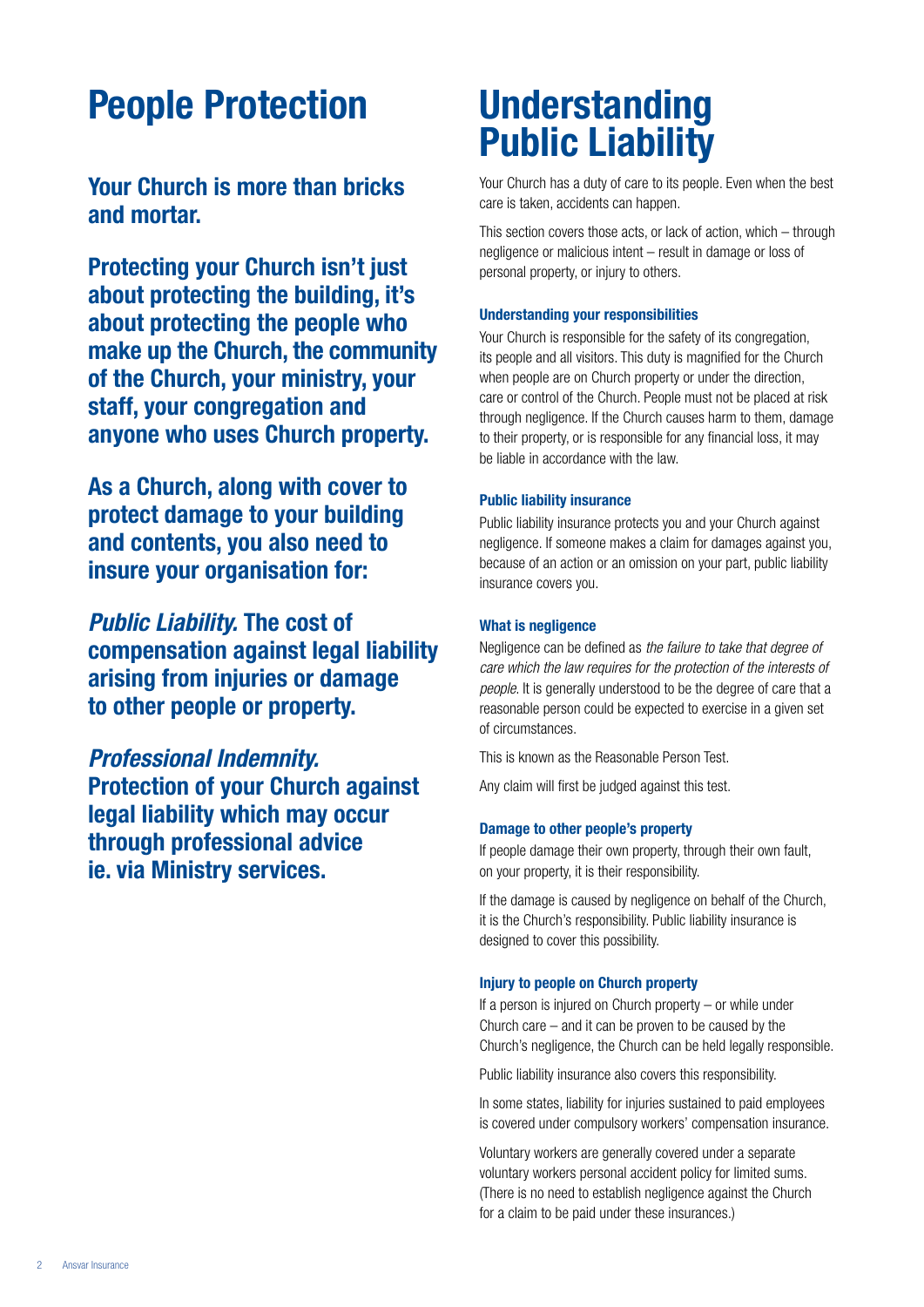# **Handling Public Liability Claims**

#### **Recognising potential public liability claims**

We live in an increasingly litigious society. Any written message suggesting that the Church may be responsible for injury or damage is a potential Public Liability claim. Any verbal approach along similar lines is also a potential claim. The person to whom it is directed should record these in writing.

#### **Common causes of public liability claims**

#### **Property**

- stairs, steps and uneven surfaces
- hot water urns, unstable chairs and tables
- wet floors and damaged floor coverings
- obstructions, electrical cords and children's toys
- falling tree branches

#### **Personal**

- voluntary workers
- inadequate supervision of children's activities
- youth group activities
- prayer lines (especially at rallies)
- alleged abuse or harassment

#### **Handling incidents that may lead to public liability claims**

In determining who is liable for what, judges look for as many proof points as possible. Get as much in writing as you can. This is extremely important.

Any incident that results in injury or property damage should be carefully documented in the Church's accident report book. Or complete an accident investigation form as soon as possible.

*Sample Accident/Hazard Report Forms can be found in (Attachment D).*

#### **Acting on public liability claims**

*Should offers be made to pay for costs that form part of a claim?*

While early action and offers to reimburse costs sometimes result in minimising the final cost of a claim, they can also lead to an expectation for more money on the part of the claimant. They can imply an admission of liability.

Be helpful. Be empathetic. However, no settlement offers or admission of liability must be made on behalf of the Church to any potential claimant without the agreement of Ansvar Insurance.

#### **On receipt of a claim**

Do not admit liability. Acknowledge you have received the claim. Then explain you are forwarding it to Ansvar Insurance for attention.

Notify us immediately, and provide copies of any documents, reports, investigation forms, letters, accounts or any other relevant information. As a rule, the sooner we know, the more we can help. Don't wait for proceedings to land on your desk. If an incident occurs, let us know. This can prevent major difficulties, increased claim costs and higher premiums.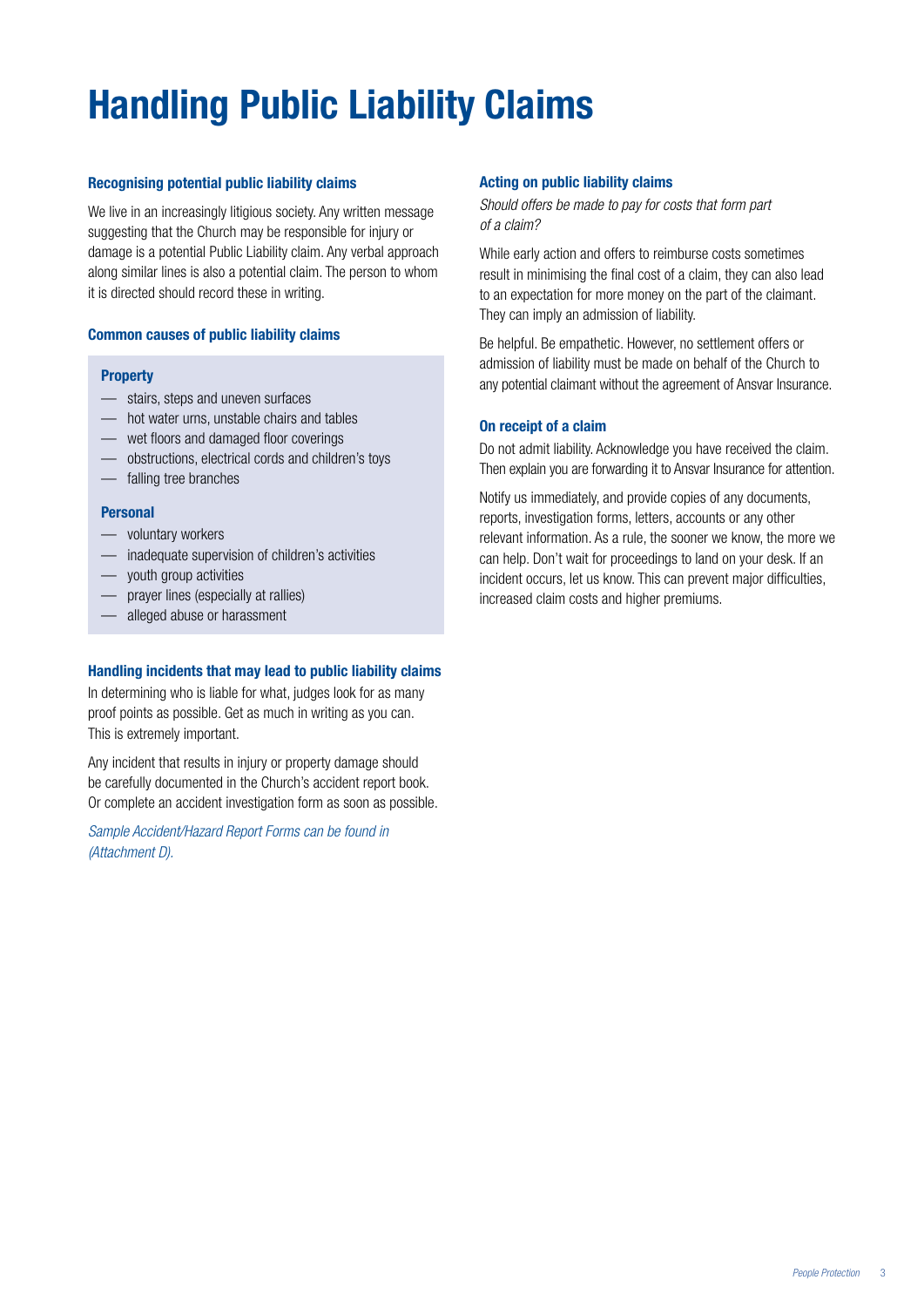### **Understanding Professional Indemnity Insurance**

Your Church, and its ministry team, should be protected against liability caused by professional negligence. Professional indemnity insurance provides this protection.

#### **Professional indemnity insurance**

A professional indemnity insurance policy covers your Church against any alleged act of professional negligence, error, omission or misconduct.

The policy also pays the cost of any legal expenses incurred in relation to a potential claim. (As long as they are incurred with the prior written consent of Ansvar Insurance.)

To establish a claim it is necessary for the claimant to show that the ministry team or a member of the team has acted in a negligent manner. If this action results in a loss to a person or organisation, they can seek a claim against the Church.

Professional indemnity insurance covers your church in the event of a claim made against you:

- breach of duty to paid employees or volunteers
- wrongful advice this includes counselling, pastoral care or teaching
- defamation
- infringement of copyright, designs and trademarks
- the cost of coronial inquiries and investigations by disciplinary bodies.

As with public liability claims, any incident that may give rise to a claim under this policy should be reported immediately to Ansvar Insurance.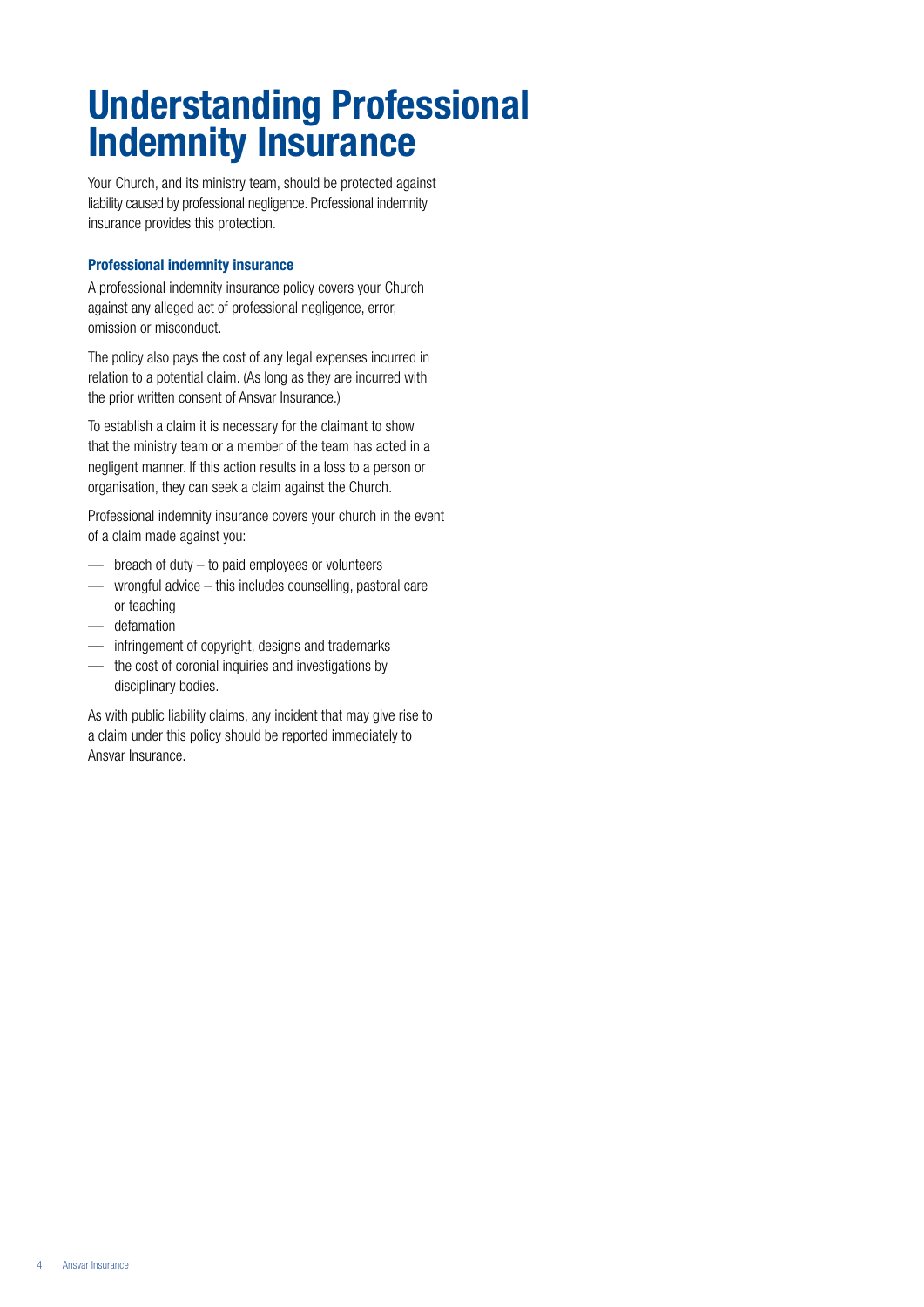### **Ministry Team**



#### **Specific risks to the Church's ministry team**

Due to their visibility in the community  $-$  and the roles they are asked to take – there are many times when ministry teams and Churches are, unfortunately, at risk of being sued. There are some common sense precautions all members of the team can take.

#### **Leadership behaviour**

People's perception of some leadership behaviour can present a risk to the Church. When considering someone for a leadership role, some of the more important issues include:

*Responsibility for the appointment rests with the relevant ministry team leader.* No one else can appoint a leader.

*Clarify the role.* Keep a profile of the personal qualities, spiritual qualities and other capabilities required for leaders in your ministry to ensure that suitable people are appointed to each leadership position.

**Set clear guidelines.** Establish a set of clear guidelines that explain what is considered appropriate behaviour for leaders in each ministry. These should be explained to all leaders, with a record kept of guideline training.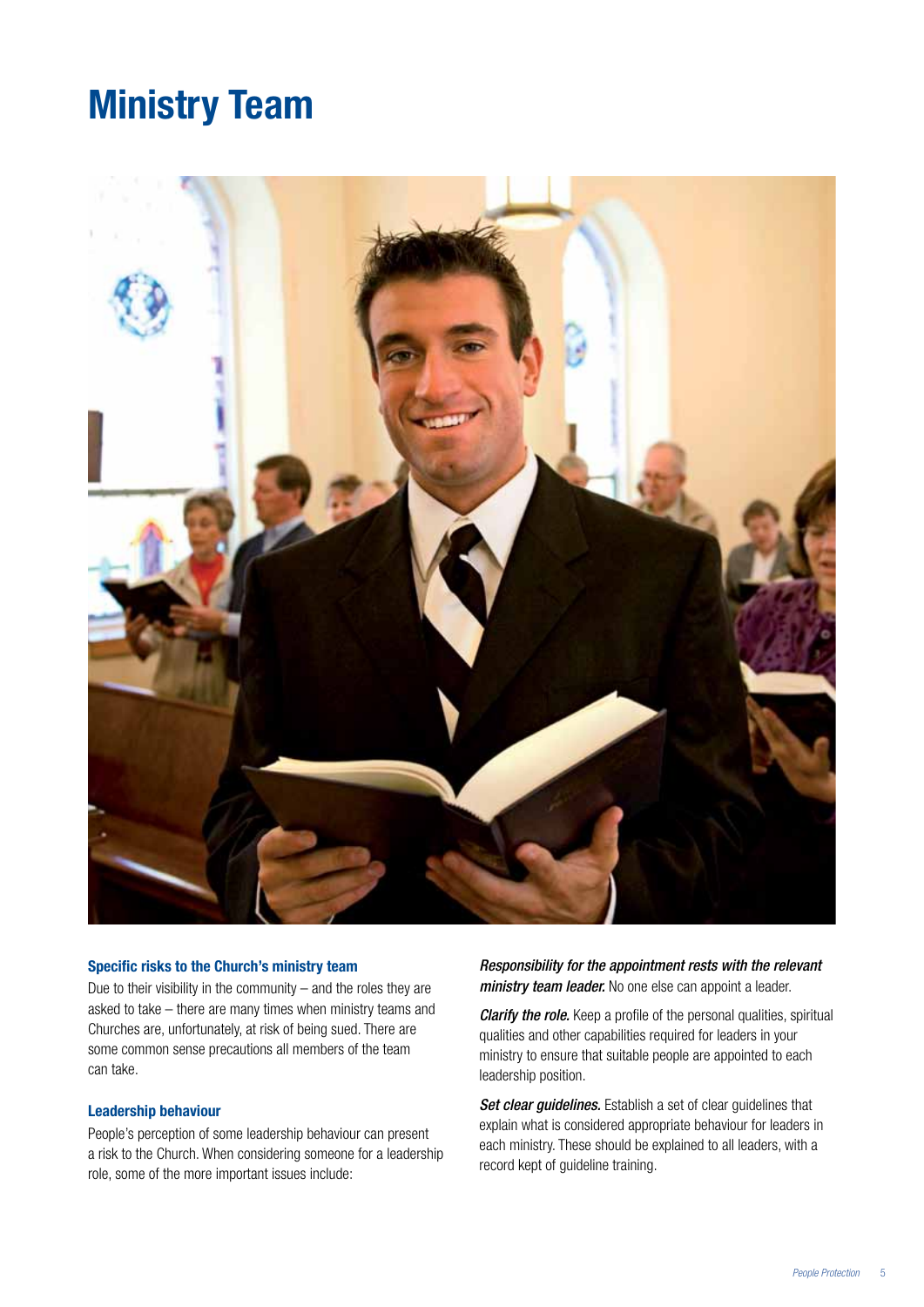## **Ministry Team (cont'd)**

*Not just a role, but a role model.* Remember that leaders are role models. They must set a good example at all times, not only when performing their work for the ministry team.

*Don't mix messages.* Leaders need to be seen to do the right thing. Demonstrating Christian behaviour, ethics and compliance with the Church's moral code is extremely important to ensure they don't send conflicting messages to those in the Church's care.

*Dress codes should be modest.* This does not mean however, that dress needs to be dull and boring.

*Stay within the boundaries.* Relationships between leaders and those they minister are important. However, leaders need to understand the difference between a leader-to-follower and friend-to-friend relationship. They must make sure they are not fulfilling their own inter-relationship needs in these relationships.

#### **Pastoral care activities**

The rules governing what is acceptable in society are changing all the time. This is a huge impact on anyone administering pastoral care to the congregation. Some simple, common sense rules include:

*Stay in the open.* Remain in full view of others. Being alone with a person places a leader at risk of accusations of misconduct. Without the support of others, this could be difficult to rebut.

*Share information with the ministry team leader.* **Inform the** ministry team leader of what is being done, how long it will take, where the worker is going, with whom and the purpose. This gives added protection should anything unforeseen happen.

*Have a third person present where possible.* This is especially important when ministering to a member of the opposite gender.

*Avoid touching.* Always ask permission to lay hands on someone. Respect confidentiality but avoid getting trapped into keeping a destructive secret.

If asked to promise not to reveal anything you are about to be told, explain that you will endeavour to do so. Also, explain that there is a duty owed to others and that should you become aware of some potential harm being caused to them, appropriate action must be taken, such as reporting criminal activity to the authorities.

#### **Group leadership**

Leaders of small groups need to be aware of some of the dangers, problems, moral dilemmas and temptations they may be exposed to in their role and how to deal with those issues.

*Know your place.* Small group leaders are part of a team. They should know their place in the team, what their responsibilities are and who they can turn to if they experience difficulties.

*Know the boundaries.* Be sure they know when to act as a leader as opposed to a friend.

*Keep it professional.* They should not respond to or initiate flirting with those they lead.

*Keep it above reproach.* Leaders should be aware of sexual feelings they may experience towards those they minister. In these circumstances, they must act in accordance with strict moral principles.

**Take care.** Leaders are often so busy tending the needs of those they lead, they forget to take care of their own physical, mental and spiritual wellbeing.

*Stay accountable.* Leaders must retain their integrity. They should be accountable to someone independent of the group they lead. This person should be free to ask leaders direct and specific questions.

*Be aware of inequality of power.* Leaders have the power to influence people and their behavior. This power must not be seen to be abused.

#### **Platform behaviour**

When leaders are addressing the congregation from the platform they project an image of authority, power and influence. It is important that leaders understand this and realise it is a privilege not to be abused.

If a leader intends to speak about other people in an address, using them or their experience as examples, permission should always be sought even if the people concerned are not named.

They must fully explain what is intended to be said in the address and proceed only if they are certain the request has been understood and permission granted by the person concerned.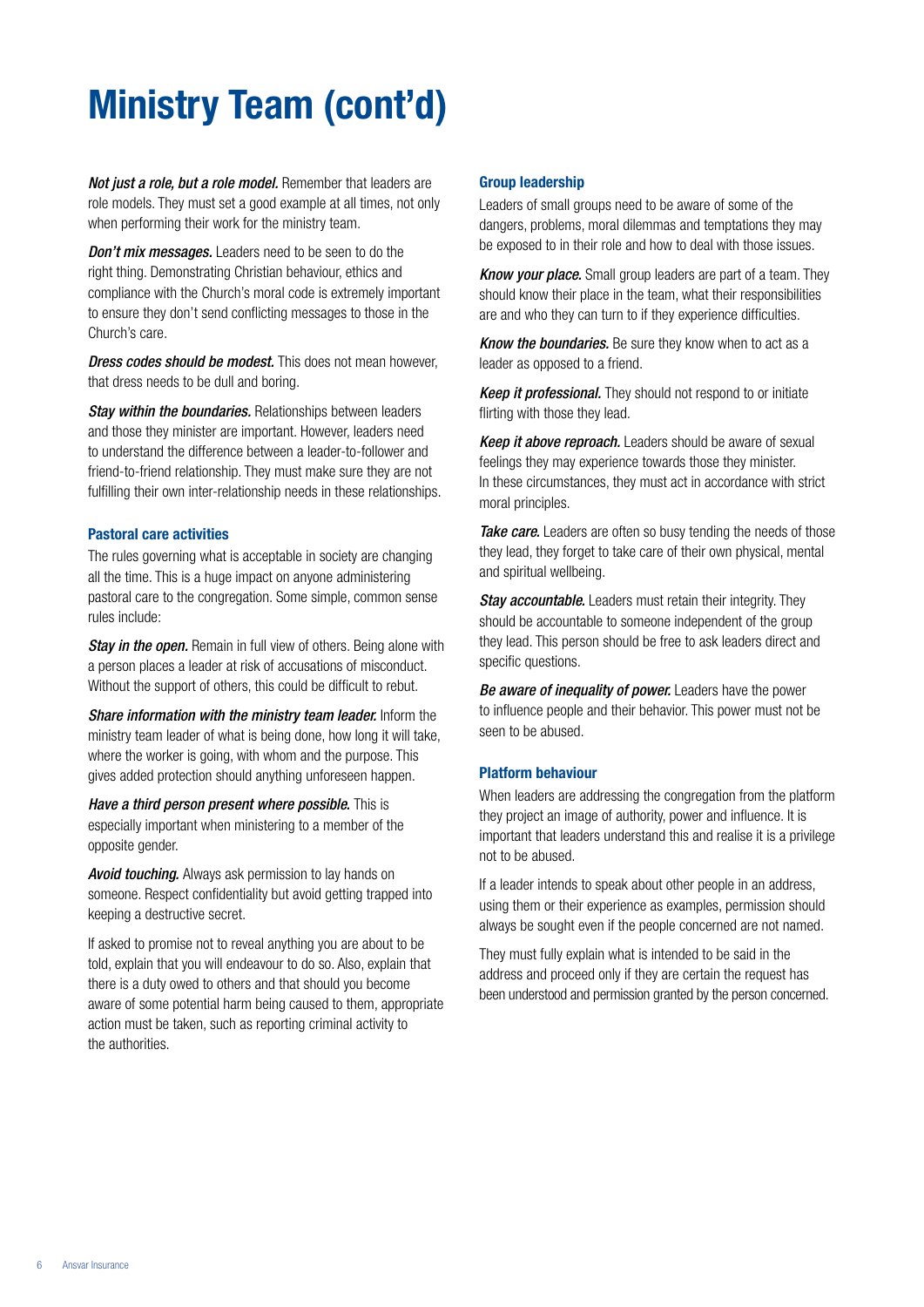#### **Counselling others**

Counselling puts the counsellor in a position of trust. With this comes a range of responsibilities all counsellors must be aware of.

*Respect confidentiality.* But avoid promising complete confidentiality. There are levels of confidentiality. You should be prepared to explain this. There may be a time when you need to report a situation to the Police or the Child Protection Authority in your state. Refer to state legislation for details.

*Do not counsel beyond your level of expertise.* If in doubt, refer the matter to your leader. They should be able to advise on how best to handle it and, if necessary, redirect the person requiring counselling to appropriate help.

*Be aware of where you are.* Do not counsel anyone in places where the session may be considered to be a social interaction or date.

*Keep a written record.* Record each session for future reference and as protection in the event of litigation. If needed, for the protection of the counsellor and the person being counselled, consider involving a third person in the sessions by mutual agreement.

*Don't go too deep.* Do not commit to intensive personal or long term involvement. This can result in a dependence on the counsellor. This may lead to difficulties for both parties.

*Keep your business to yourself.* Take care with self-disclosure. While it is important to demonstrate empathy, a high level of professionalism must be shown by the counselor.

*Keep it in the open.* Where possible, remain in view of others when conducting counselling sessions.

*Avoid touch.* Ask permission to lay hands on someone. Appropriate touch is on the shoulder, the head or the top of the back.

*Be seen to be professional.* Avoid going to the home of a member of the opposite gender if they are going to be home alone. Obtain the permission of the person to be counselled to bring another person to the session.

#### **Prayer lines**

Prayer lines can be one of the most hazardous places to be in a Church service. Many people have fallen backwards in prayer lines and suffered injuries from fractured skulls and brain damage to broken limbs, torn tendons and back injuries.

There are some simple precautions to keep in mind.

You're just as close when you kneel. Ask people who respond to an altar call to kneel or sit on the front row of seats rather than stand. This is especially relevant if a lot of people respond – and then need to stand for a long time.

*Be there for them.* Always have another person standing behind anyone who is standing or kneeling for prayer. They can act as a catcher in case they fall. The catcher should stay until the person praying has left the prayer area.

*Use like-for-like catchers.* For example, if the person being prayed for is a large adult, use another large adult to act as catcher.

*Organise your team.* Pray for people in an orderly manner and do not rush from one end of the prayer line to the other. Make sure that people acting as catchers are in place before you commence praying.

*Rest when you're done.* Ask people to sit or kneel once they have been prayed for. Some people become very emotional and physically disoriented after prayer and everything must be done to make sure they are safe.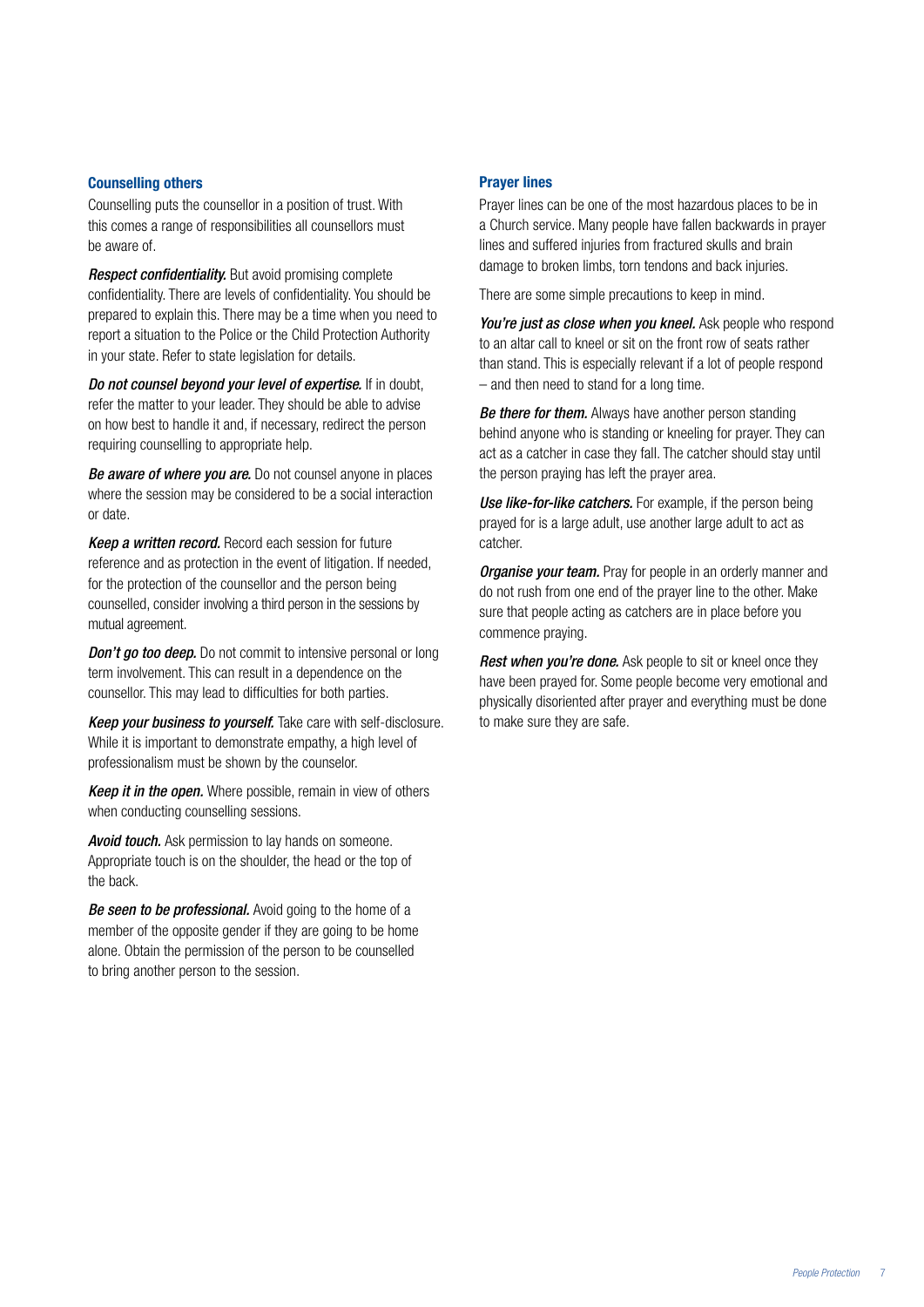### **Management Team Voluntary Workers**

#### **Directors and Officers Liability insurance**

Your directors and officers will hold a lot of responsibility. As a result, if a wrongful act is committed, they will need to take responsibility. You can cover them under a Directors and Officers Liability policy.

Directors and Officers Liability insurance covers:

- the personal liability of board members, the Church council and Church elders
- past, present and future board members
- financial mismanagement
- denial of natural justice
- legal costs associated with a claim

To establish a claim under the policy it is necessary to show that a director or officer of the Church has committed a wrongful act that has resulted in a loss to the person seeking to claim against the Church. All claims and potential claims should be reported to Ansvar Insurance immediately.

Voluntary workers are people who perform services or functions for the Church for no financial reward. They are an important resource to Churches, worthy of support, protection and guidance.

Voluntary workers are involved in many tasks in a Church. Their duties can best be divided into four categories: physical, spiritual, event organisation and the provision of social services. Their work will often represent a combination of all four. Here are some examples.

#### **Physical**

Working bee activities, office administration, maintenance, cleaning and setting up of facilities.

#### **Spiritual**

Prayer team, conducting worship services, visiting the sick, counselling and supporting the emotional needs of the congregation.

#### **Event organisation**

Running youth groups, outreach events, fundraising and related activities.

#### **Social services**

Assisting the community in welfare matters such as supporting people with financial problems, providing food packages, carrying out job searches and providing clothing and furniture.

#### **Responsibility for the safety of voluntary workers**

Because voluntary workers are usually inexperienced they are owed an even greater duty of care than that owed to paid employees.

The Church has an obligation to look after the health and safety of its volunteers. Please check the Occupational Health and Safety legislation in your state to understand your responsibilities.

#### **Volunteers providing specialist services**

As a rule, if in doubt, rule it out.

There are no hard and fast rules about the involvement of voluntary workers. However, people in leadership positions must realise that the Church has a duty of care to its voluntary workers and to the people who are assisted by their work. You may be liable for how the voluntary workers perform their duties and any damage or injury they may cause.

If you have any doubts as to whether a task can be performed safely by volunteers, do not allow volunteers to undertake the task.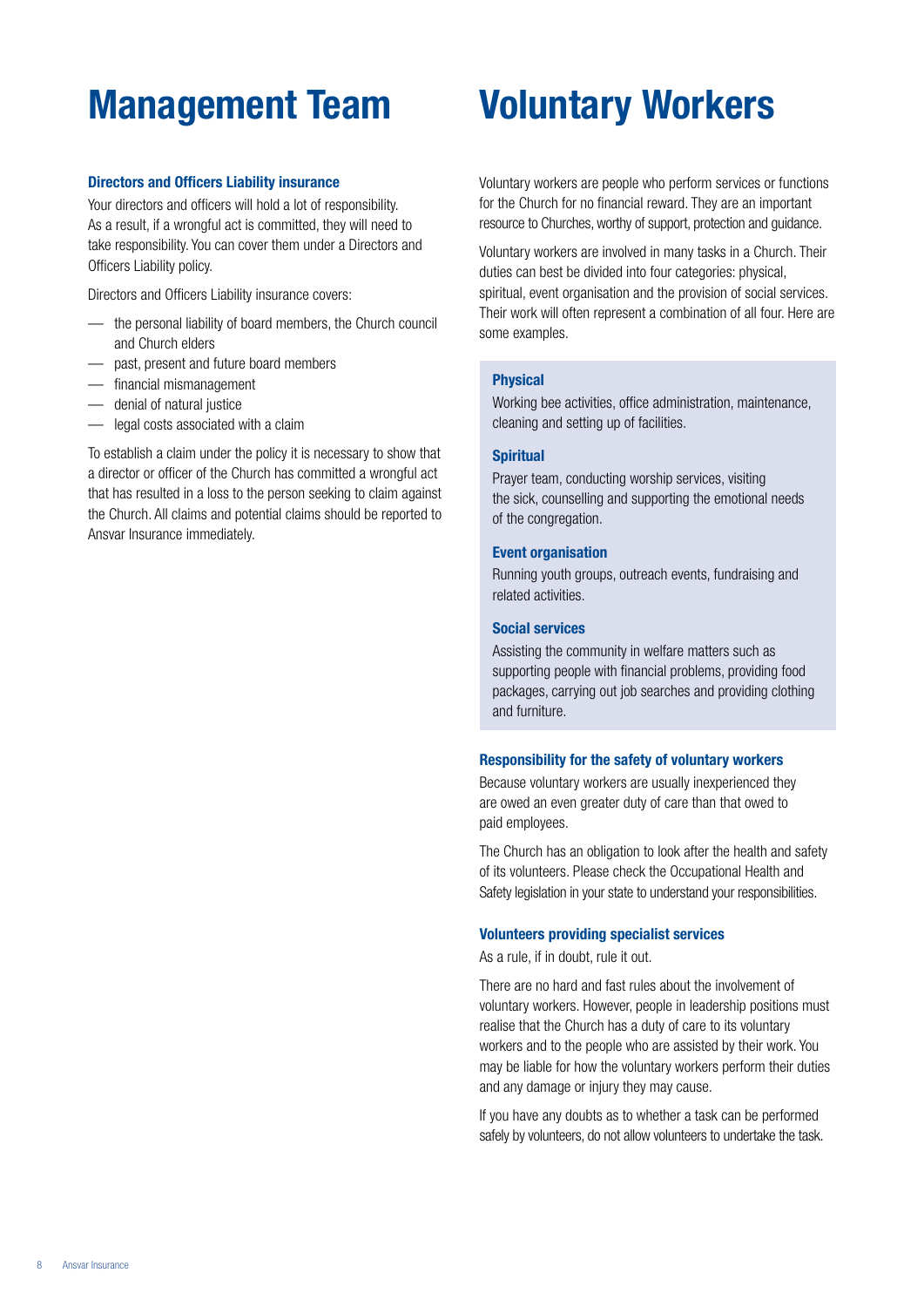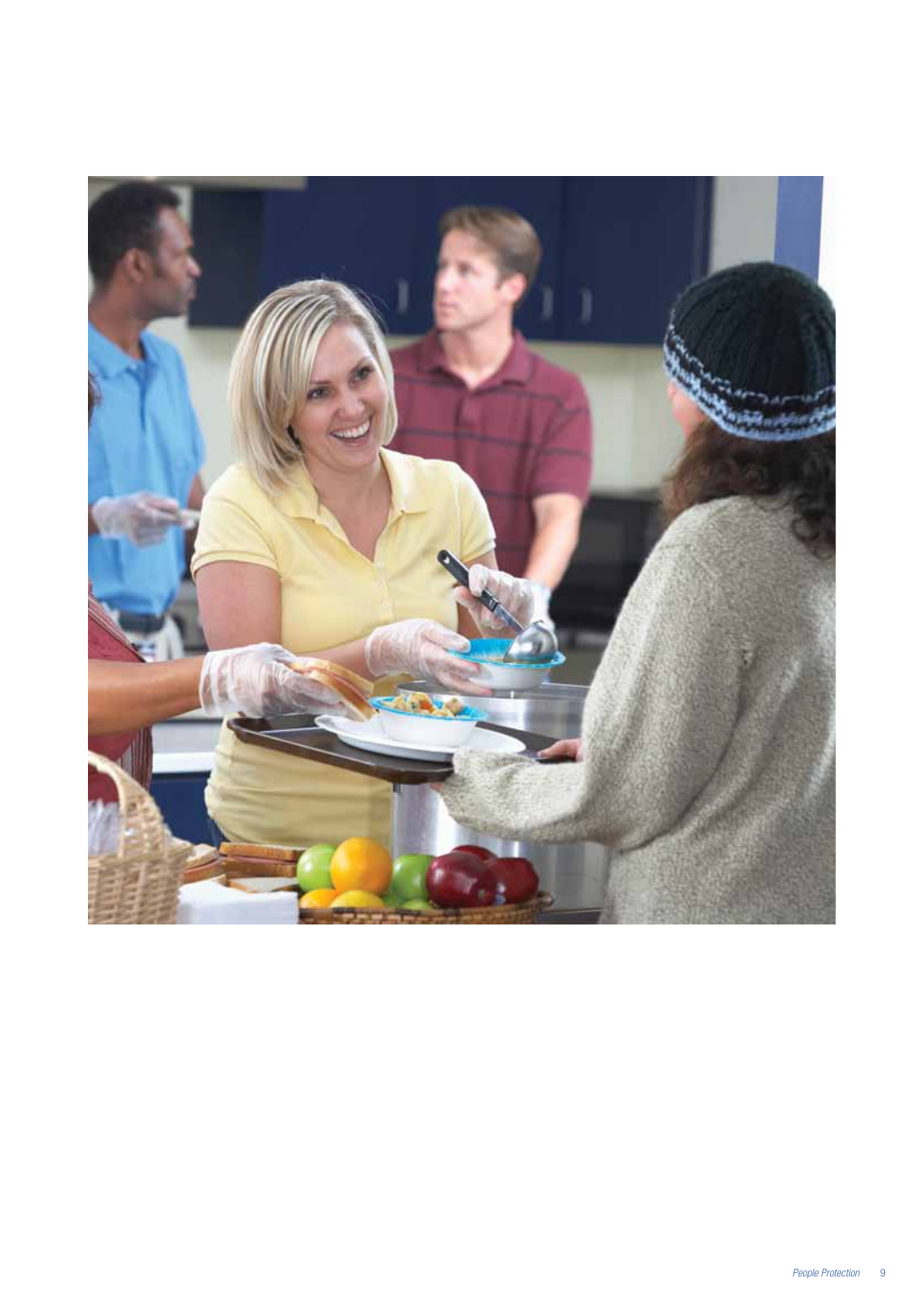### **Voluntary Workers (cont'd)**

Some things to consider.

- Are they qualified? Be certain anyone who volunteers to perform specialist tasks has an appropriate trade background and qualification.
- Are they physically fit? Make sure the volunteer is physically fit for the task.
- Do they have the right equipment? It is the Church's duty to ensure the volunteer has the appropriate tools or safety equipment for the task they are to perform.
- Can they be trained? If possible, can you provide the training they may need? If appropriate training cannot be provided, do not let them perform the work.
- If in doubt, rule it out.

#### **Working bees**

Working bees are commonplace at most Churches. It is important that a supervisor is appointed to control a working bee and allocate the tasks to be undertaken. They should:

*Put the right people on the right tools.* Ensure the nature of work is matched to the physical capabilities of the volunteers. Make sure the person doing the job has the right skill levels for that task.

*Keep it safe.* Ensure personal protective equipment is supplied and used.

*Use the right tools.* Ensure equipment is appropriate for the job, and kept in a safe condition.

#### **Protecting volunteers with insurance**

Accidents can happen.

There are two forms of insurance, which can cover the volunteer, and the Church.

Personal Accident Insurance provides limited financial protection for volunteers who are injured while performing voluntary work.

Public Liability insurance provides protection for the Church if the volunteer has been negligent in the manner in which they carried out their duties. This insurance can also protect the volunteer from litigation.

As with all potential claims, if there is any likelihood of someone pursuing a claim against the Church, the matter should be reported to Ansvar Insurance immediately.

#### **Case study**

While rare, there have been some tragic accidents to volunteers on Church grounds around Australia. Many of these could have been avoided.

A voluntary worker for a Lions Club died as a result of injuries received while performing work for the club

A volunteer assisting his local Church became a quadriplegic when he fell through the roof of the Church building.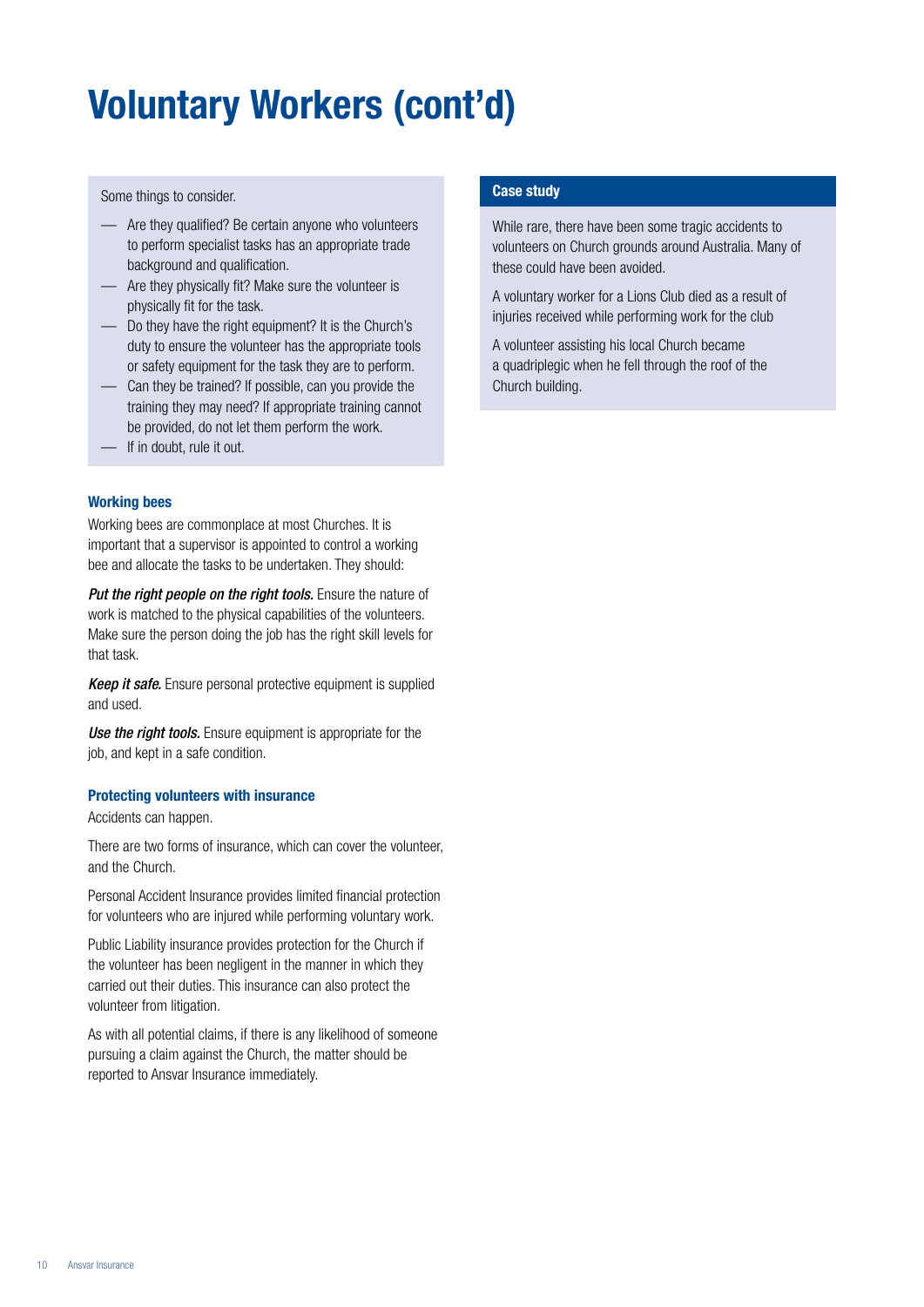## **Child & Youth Leadership**

#### **Duty of care to the young**

Children have an increased reliance on leaders. Any leaders with responsibility for youth must be aware of, and be able to handle, the extra responsibilities.

In Australia, anyone wishing to work with children must undertake a screening process and be registered. Any Church wanting to appoint a person to work with children must ensure that all legislated checks and screening procedures have been met. Failure to comply can result in fines or convictions.

Details of the requirements for each state can be found on the Ansvar Insurance website ansvar.com.au

#### **Medical conditions**

Leaders must be aware of any medical conditions in the group. They should understand and be able to deal with any potential problems and know what to do in the event of an emergency.

They should:

*Find out what.* Ask group members, or their parents, about medical conditions.

*Find out how.* Ask how to manage the medical conditions identified.

*File it.* Ask members to record instructions or information about the medical conditions and medication for future reference and the benefit of other leaders. That information should be kept in an easily accessed area.

*Know the risk.* If any special precautions need to be taken when organising any events that involve the risk of physical injury or aggravation of a medical condition, take the precaution.

*Be prepared.* Where possible, have access to a first aid kit and have contact details of the nearest hospital or clinic. Leaders should be adequately trained in First Aid.

Allergies to things such as bee stings and nuts can be life threatening. Asthma is also a common problem.

Leaders need to be aware that young people with these conditions will often have medication with them and should know how to administer the medication in an emergency.

#### **Transport of those in our care**

There are often times when it is faster and easier to drive. Leaders who wish to act as drivers should be registered with the Church.

We have attached a *Volunteer Driver's Application and Registration document (Attachment F)* for reference.

The following guidelines should be strictly adhered to.

- All drivers are expected to drive responsibly and carefully.
- All traffic laws must be obeyed.
- Only carry the number of passengers for which seat belts are fitted.
- All passengers must wear seat belts.
- Vehicles must be registered.
- Drivers carrying passengers must be on their full license.
- Learner or restricted licenses are not acceptable.
- A copy of the license of all leaders authorised to drive should be kept on the Church's file – and sighted annually.
- Passengers must be driven directly to and from designated venues – unless prior permission has been obtained from guardians to deviate.
- Single passenger trips should be avoided.

#### **Managing functions and special events**

Special functions and events are a major part of Church life.

When running events, for youth or children, it is important to ensure they:

**Stick to the schedule.** Events for children should run to an agreed and advertised timetable. Parents should be notified about any changes to the schedule.

*Keep them informed.* Parents should be able to make informed decisions about any event. Advertising material or brochures are good ways to provide details about timings and the nature of any activities.

*Get their consent.* Where necessary, ensure consent forms are signed by parents. This is usually when there is some risk of injury or when travelling to a secondary or unfamiliar location. Disclosure of medical conditions should also be sought.

#### **Moral welfare**

All leaders must set and adhere to the highest moral standards, ensuring that those under their control are not exposed to material of an unsuitable nature.

They must:

- use a high standard of language at all times
- select appropriate DVDs, music and television shows for the age group
- ensure any activities are appropriate for the age of those being led.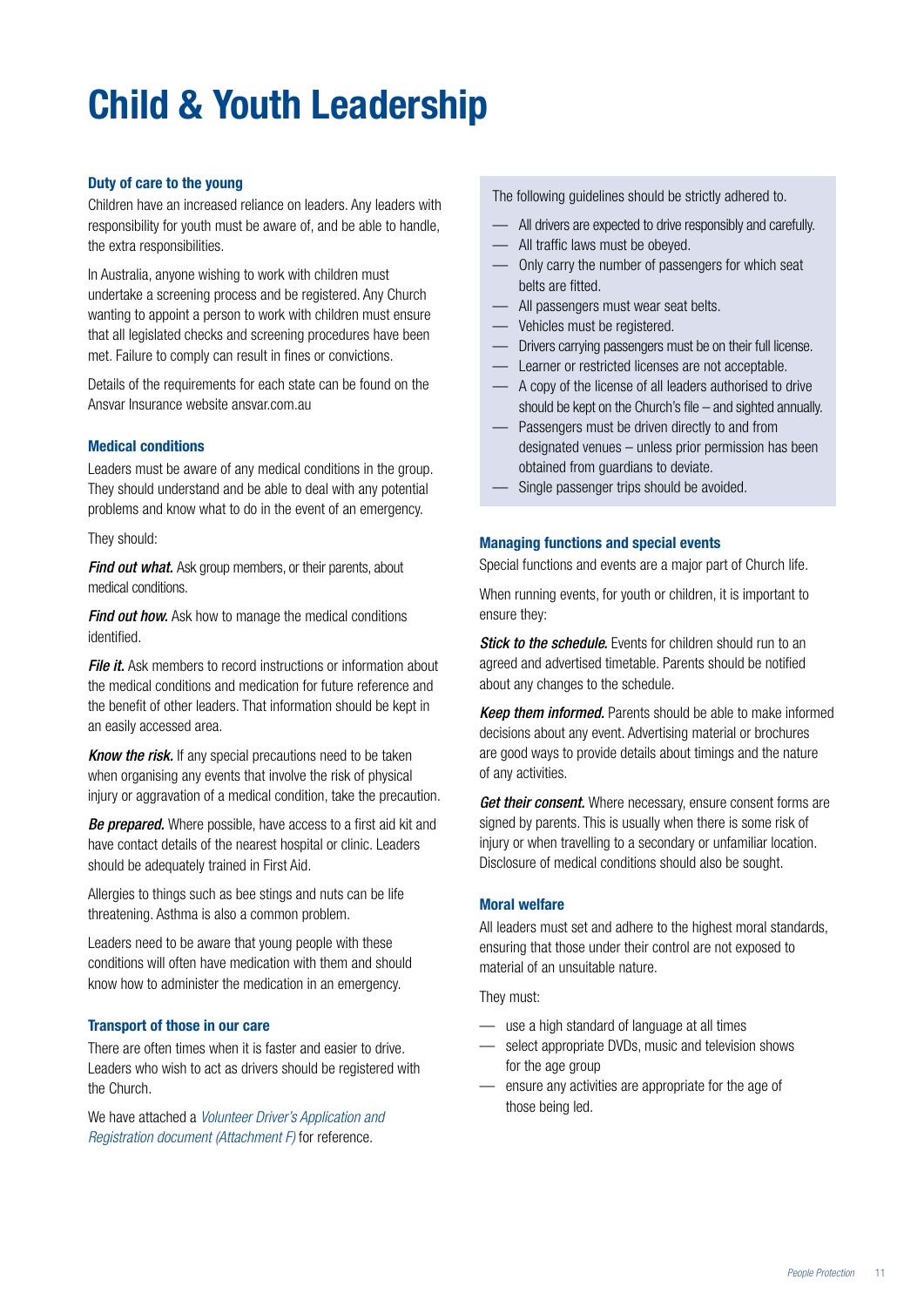#### **Discipline**

Discipline is an important tool for a leader. It helps the group function properly and lets members enjoy the experience.

Discipline of children and youths is largely the province of parents. Leaders must not use inappropriate discipline with those in their care.

- Your first option should be to use verbal correction that is age appropriate.
- A second option is to consider time-out.
- Do not physically discipline those in your care, with or without parental permission.
- Consider reporting bad behaviour to a child's parents.
- If disciplinary action needs to be taken, the relevant department leader needs to be informed of the action.
- If a problem persists, seek help from another leader.

#### **Crêche care**

In a crêche where care is being provided for young children it is imperative that leaders are thoroughly checked for their suitability.

More information is available on page 5, Ministry.

You may also like to check out the *Volunteer Worker's Application and Registration document (Attachment E)*, and *Volunteer Child/ Youth Leader's Application and Registration document (Attachment G).*

It is important to consider the following.

*Keep the parents informed.* Parents of children under the crêche's care should be fully aware of the type of activities to be provided.

*Two at a time.* Ensure there are at least two crêche helpers supervising at all times.

*Keep a record.* Children must be signed into and out of the crêche by the same person. If this is not possible, ensure you get permission from the person signing the child in, for another person to sign the child out.

*Please go before they get there.* Ask parents to take their child to the toilet before entering the crêche.

*Organised toilet stops.* If a child does need to be taken to the toilet, ensure a disabled access toilet is used where available. Another helper should be informed and more than one child should be taken at a time.

#### **Child abuse**

This is a very sensitive area. Leaders working with children and youth must agree to give details of any police record or other relevant information.

More details can be found on page 16, Child Molestation.

Please also check the recommended *Volunteer Child/Youth Leader's Application and Registration document (Attachment G)*.

Some things to consider:

- Anyone convicted of abuse must never be allowed to work with children or youth.
- *Abuse is not just physical.* Abuse can be sexual, emotional or involve neglect.
- *Know your obligations.* There may be an obligation to report suspected child abuse to the Police or other authorities. These obligations differ from state to state. More information can be found on the Ansvar Insurance website ansvar.com.au or through your state child protection authority.
- *Know your limits.* Leaders should be aware of the limits of their authority and the nature and importance of boundaries. Ignorance is not an excuse.
- *Understand 'power issues'.* These are detailed on page 5, Ministry Team.
- *Be honest.* Leaders should be self-aware and honest about their personal vulnerabilities. If leaders consider themselves to be a risk they should remove themselves from the roles that may pose a problem.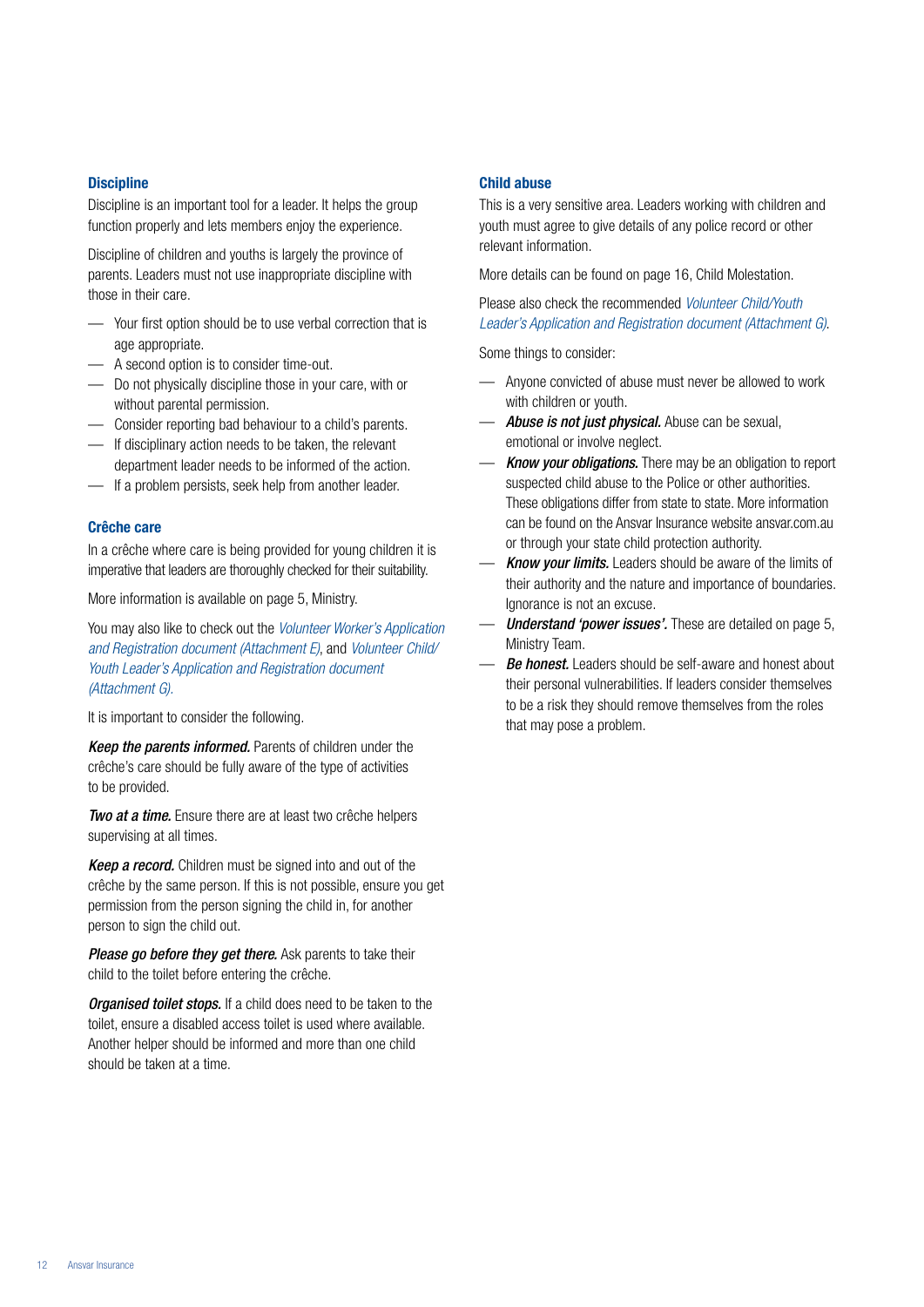### **Safe Playgrounds**



Many Churches now install playgrounds for children attending the worship complex. It is important to realise the Church is responsible for keeping the equipment in good condition and ensuring children are adequately supervised.

#### **Checking playground safety**

*Regular checks.* Playgrounds should be checked daily to see that equipment and surfaces are in good condition.

*Watch the children.* Children should be carefully supervised in playgrounds to make sure they are safe.

**Soft landings.** Surfaces around playground equipment should have wood chips, sand or similar low impact products around them to a depth of at least 30cm. You can also use specially designed playground mats made of rubber-like materials.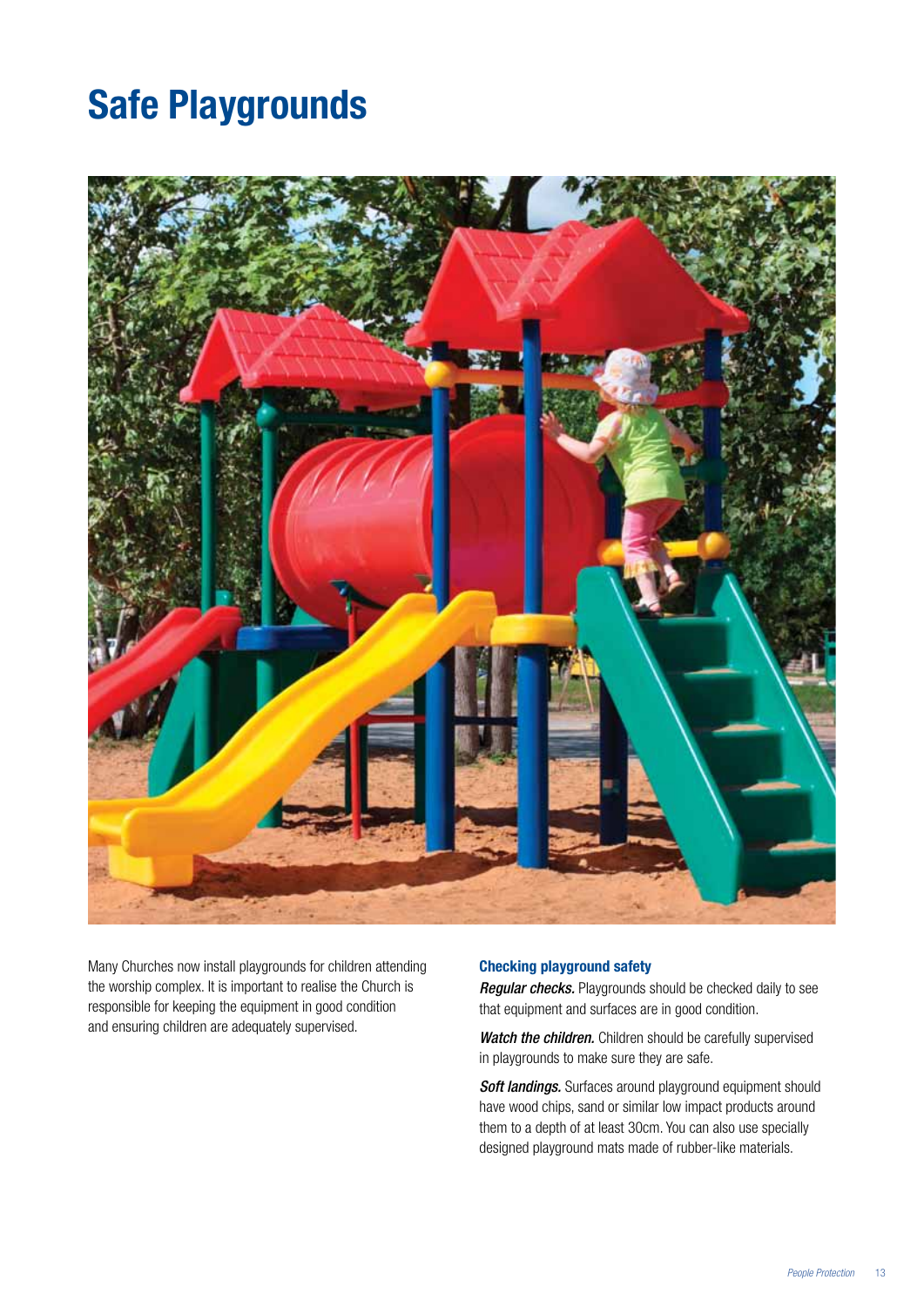*Give them room.* Protective surfaces should extend at least two metres in all directions from play equipment. For swings, be sure the protective surface extends behind and in front of the swing at a distance of twice the height of the suspending bar. Play structures that are more than one metre high must be spaced at least three metres apart.

*"You can't play there."* Remove any damaged equipment – or render it unusable.

*Is there a catch?* Try and remove protruding bolt ends or 'S' hooks and file down sharp edges or points on equipment.

*Constant care.* Regularly check the play area and remove tripping hazards like broken or exposed concrete edges and kerbs, tree stumps or rocks.

*Beware the fall.* Elevated platforms and ramps must have guardrails to prevent falls. Repairs should be documented and carried out by appropriately qualified tradesmen.

Follow established guidelines.

Refer to AS 4422: 1996 Info. re. Impact Absorbing Materials. Refer to AS 4685: 2004 Info. re. Playground Equipment and Surfaces.

#### **Selecting playground equipment**

Some common sense thought starters.

- Consider where the equipment is to be located.
- Consider the age range of the children using the equipment.
- Use only qualified installation contractors.
- Check whether the equipment meets relevant Australian/ New Zealand Standards.
- Obtain as much safety information as possible from the supplier.
- Ensure you meet local council by-laws or guidelines.

#### **Playground supervision**

Any child using the playground should be supervised. Preferably by someone who is qualified in first aid.

Where possible, a list of safety rules should be drawn up and the children should be made aware of these.

#### **Tips and advice**

While different states have different by-laws and guidelines about playgrounds, many recommend the following.

- a fence should separate the playground from surrounding streets or other dangers
- signs warning of dangers, outlining special rules or listing emergency numbers should be in place
- rubbish bins should be provided adjacent to but not in the playground area
- shade should be made available
- nearby seating should be provided
- water fountains should be made available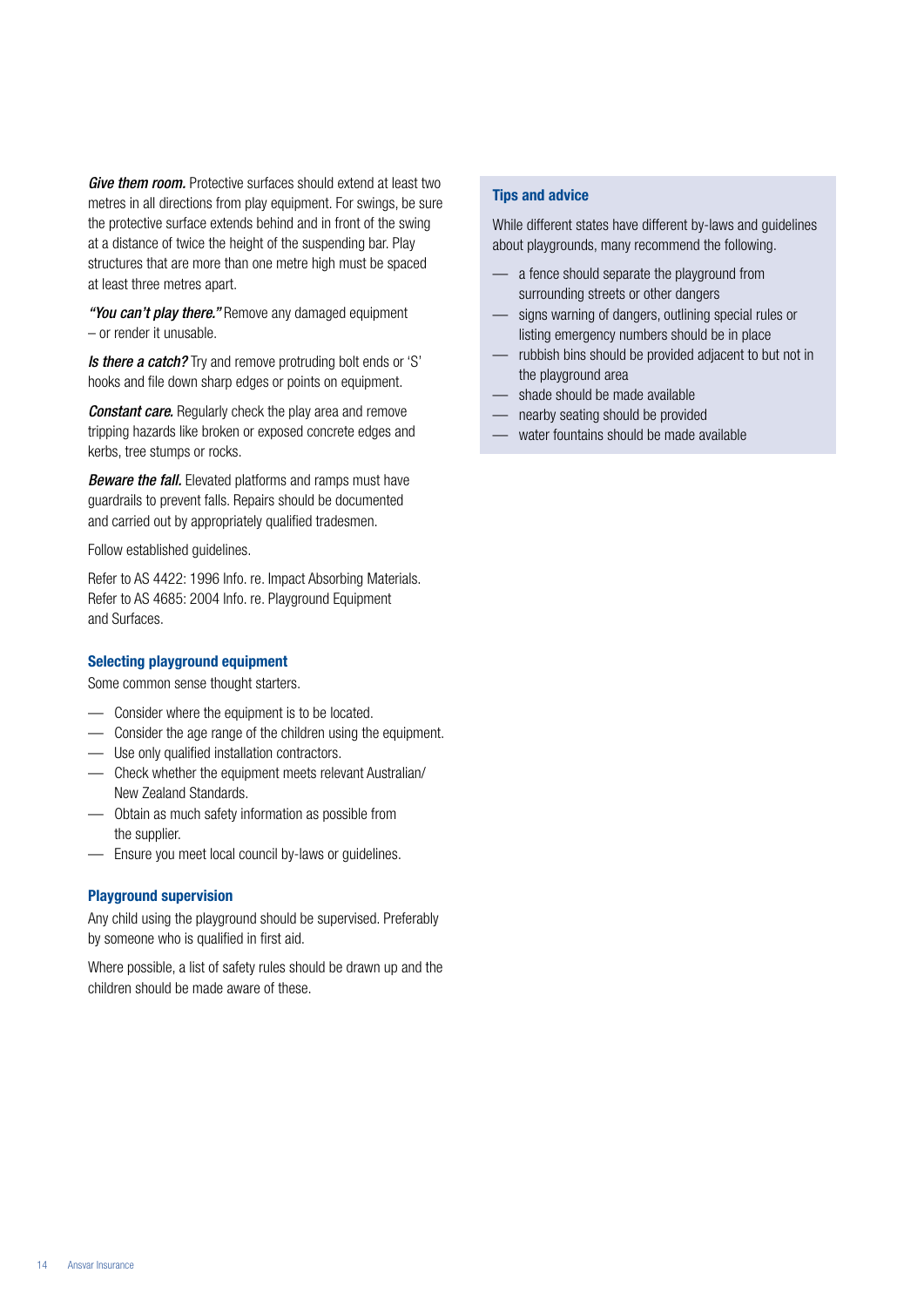## **Youth Group Activities**

Some of the activities and outreach events that are used to attract youth to the Church are extremely physical and can put their personal safety at risk. If due care is not taken, people can be injured.

If someone is injured at a Church-run event, and the Church is found to be negligent, the Church can be held liable.

#### **Injuries excluded from a Church's liability insurance coverage**

Most injuries arising from outreach or special events are covered by Public Liability insurance.

Please note, the following activities are specifically excluded from a Church's Public Liability cover:

- Injuries received while playing sport in an organised competition. (The sporting organisation should have personal accident insurance for all participants)
- Injuries caused through an accident involving a registered motor vehicle
- Injuries caused through a work related injury.

Your policy will cover most activities as a matter of course. Some – more dangerous – activities will need to have the express agreement of Ansvar Insurance if we are to cover the participants.

These include:

- rollerblading, roller-skating and skate boarding
- extreme games, such as outdoor rock climbing, caving, whitewater rafting, canyoning, high rope course activities, bungy rope activities (vertical or horizontal), inflatable sumo suit wrestling, gladiator games and paintball/skirmish activities, hand gliding, paragliding, sky diving
- flying foxes
- horse riding.

#### **Making participants aware of risks**

Many of these activities are dangerous and participants can be hurt through no fault of the Church. Anyone involved in such activities – whether on Church property or under the direction of Church youth leaders – should be made aware of the risks.

We recommend that parents or guardians sign a release form. This should state that they are aware of the risk and give consent to medical treatment if necessary.

#### An example *Liability Release Form (Youth Activities) can be found in Attachment K.*

#### **Case studies**

#### **Youth Groups can be energetic and boisterous places.**

This was certainly true for Mike Townsend's group. As part of a series of challenges, they played Office Jousting.

It starts with two players, two office chairs and some bike helmets. The two players run towards each other from opposite sides of an auditorium. Once up to speed, they jump onto the chairs – lying on their stomachs – before crashing their heads together.

Mike was in pain straight away. The pain turned out to be a fracture to his C7 vertebra. This required surgery and a long recovery. The other player was not injured.

#### **Corrina Fisher's Youth Club does gymnastics.**

When learning a new move, the gymnast is assisted by an instructor: someone who stands to one side and guides the gymnast through the movement. The first day Corrina tried tumbling, things didn't go quite according to plan.

"I was being instructed by Geoff Thompson and did a couple of jumps and flips with him catching me. He then left me and another person (Bill) assisting him took over. I did not know at the time that he was unqualified. I did three prep jumps on the mini-tramp as instructed, in order that the person catching would gauge the height of my jump. I jumped off the mini tramp and tucked my legs up to my chest. Bill grabbed my waist and prevented me from completing my flip. We both fell and I landed on my back. The force of my jump caused my legs to keep rotating over me causing a crush fracture of my spine."

The resulting back injury required a long and painful recuperation.

#### **Kids can get very involved in any game.**

Sometimes, they're so interested in playing the game, they forget to look for the dangers right under their noses.

As Melinda Davis found out.

As part of a structured youth group activity, Melinda was playing in a game of T ball. Melinda plays catcher. She likes being part of the action and likes being close enough to annoy the batter.

One day, her enthusiasm got the better of her. She kept getting closer and closer to the batter. She was warned to stand back and let him have his turn.

So she stood back, but didn't step far enough away. The batter hit the ball and kept swinging around. His bat caught Melinda in the face, knocking out her teeth.

Luckily the Church was covered and Melinda's hospital costs were paid by the Church's insurance.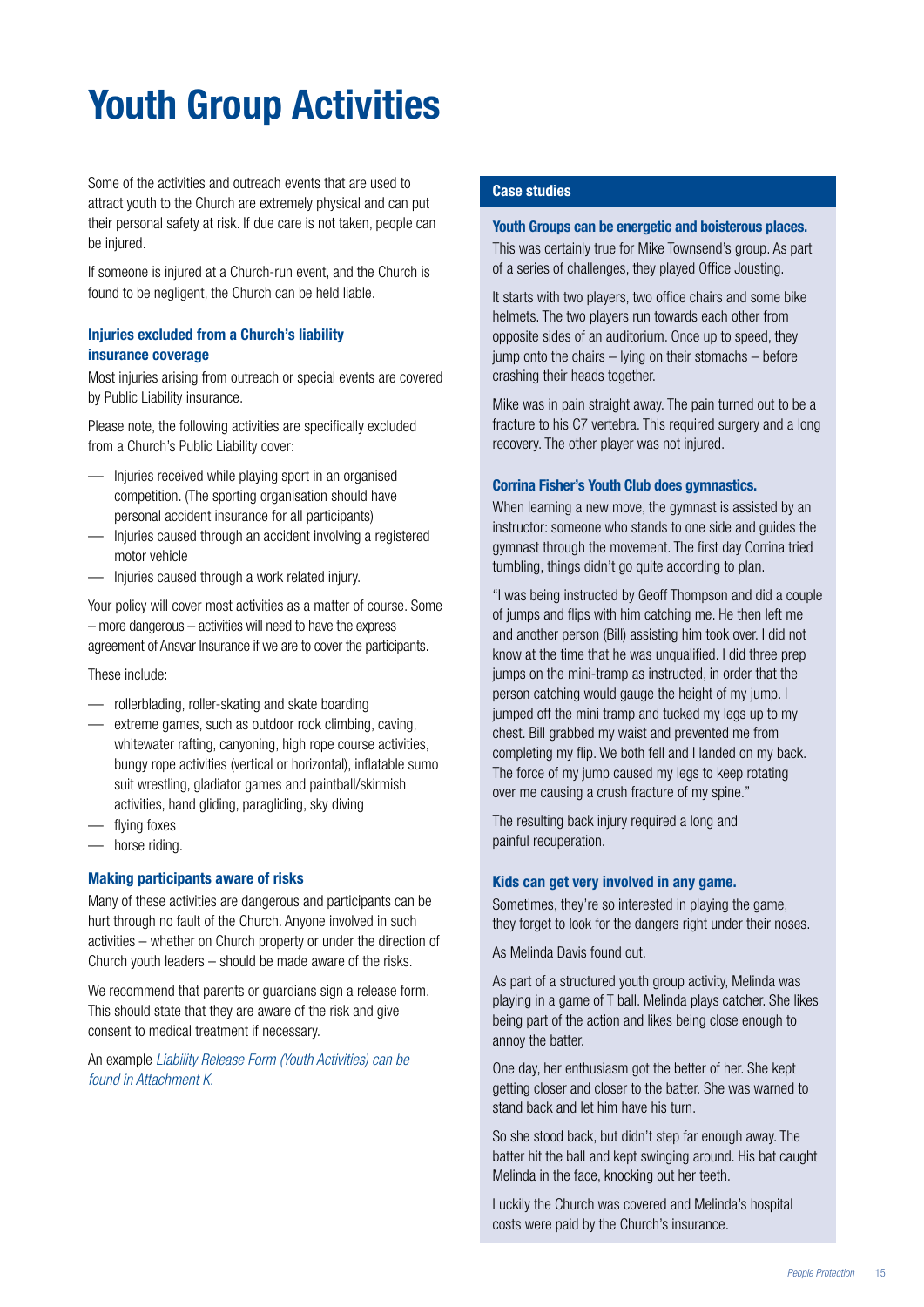### **Child Molestation**

Child molestation can happen anywhere. Church communities are no exception. Whenever your Church organises a camp, conference, trip or adventure activity, every effort must be made to ensure the children are not placed at risk. You must ensure volunteers and staff are not open to false accusations.

#### **Developing a policy on child molestation**

This is good starting point in protecting your Church and its congregation. A policy statement will demonstrate the seriousness with which the Church views child molestation.

The policy statement will provide a basis for guidelines to prevent abuse. It should address areas such as screening of ministry leaders, provision of a supervised environment, reporting processes and an appropriate response plan.

The policy and guidelines should be presented to all paid and unpaid leaders.

The Code of Practice should outline behaviors that are considered as unacceptable.

One guideline is the Rule Of Two:

*Never just one.* Leaders are not to be on their own with a child

*It takes two.* Counselling of a child must always to be performed by two leaders in a public place

*Don't go it alone.* Any visits to a child should be made in pairs. No one is permitted to visit a child alone. The visiting partner should not be related to the leader.

*Think twice.* Do not use inappropriate body touches when showing affection to a child. No kissing. No hugging. No having a child sitting on a leader's lap

*Two at a time.* Children are to be escorted to the toilet by two leaders. One should check the toilets for strangers. One to wait in the outside doorway.

#### **Minimising the risk of child molestation**

While there are any number of precautions you can concentrate on, they fall into four key areas.

- 1. Screening ministry leaders.
- 2. Providing a supervised environment.
- 3. Having reporting processes in place.
- 4. Having an appropriate response plan.

#### **Screening children's ministry leaders**

There must be a process in place where all people working with children, including volunteers, are screened.

Everyone involved in a children's ministry must fill out an application form that includes authority for the Church to complete Police and Community Service checks.

Each state has specific legislative requirements in relation to these checks (see the Ansvar Insurance website for details). The child protection authority in your state should be consulted to ensure your Church is complying with the law.

It is strongly recommended that the following precautions are taken when engaging people to work with children.

- Volunteers in any supervisory role must be partners or members of the Church. They should have attended the Church for at least six months after becoming a partner/member.
- Every applicant must be interviewed by experienced interviewers.
- References must be obtained and checked carefully.
- A Police check should always be conducted.
- A person with a previous record of molestation or similar offence must not be involved in a children's ministry under any circumstances.

#### **Providing a supervised environment**

Whether in a playground or in a classroom, some simple guidelines for anyone working with children include:

- Avoid one-on-one counselling situations.
- Always have two adults present when supervising children of any age.
- Do not use physical disciplinary action under any circumstances.
- Take great care with any physical contact or display of affection with children.

#### **Reporting procedures**

Mandatory reporting of any abuse should form part of the Church's procedures.

Anyone working with children should be able to recognise signs of abuse. If they require training, send them on an appropriate course before giving them the responsibility.

They should also know the correct procedures for reporting the abuse.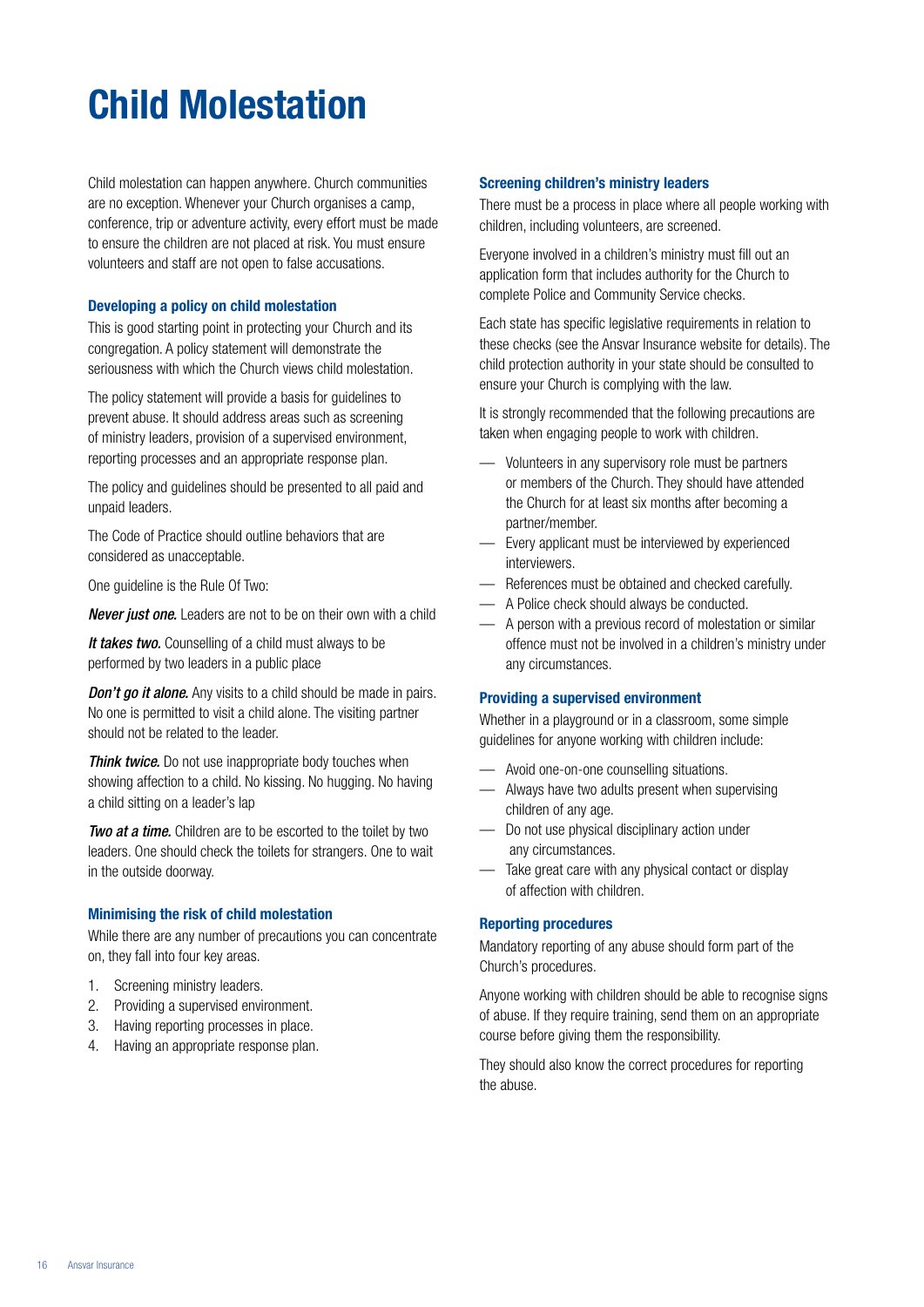#### **An appropriate response plan**

A documented plan is needed to address any allegations of sexual abuse or misconduct.

All allegations must be taken seriously and not trivialised.

The response plan should detail how the Church will respond to:

- allegations of current and ongoing abuse
- allegations of past or previous abuse
- awareness of a Church member's criminal convictions
- awareness of previous acts of abuse by a Church member

When allegations do occur, you should:

- develop procedures to handle allegations
- develop procedures to handle known incidents
- develop procedures to handle known offenders
- develop procedures to care for a victim of alleged abuse
- advise the Police or the child protection authority in your state
- have independent people carry out the investigations
- not trivialise allegations or suspicions of misconduct
- devise and use a standard procedure to report any allegations of abuse
- work together with parents and children in the event of an incident

Any incident that may give rise to a claim should be reported immediately to Ansvar Insurance.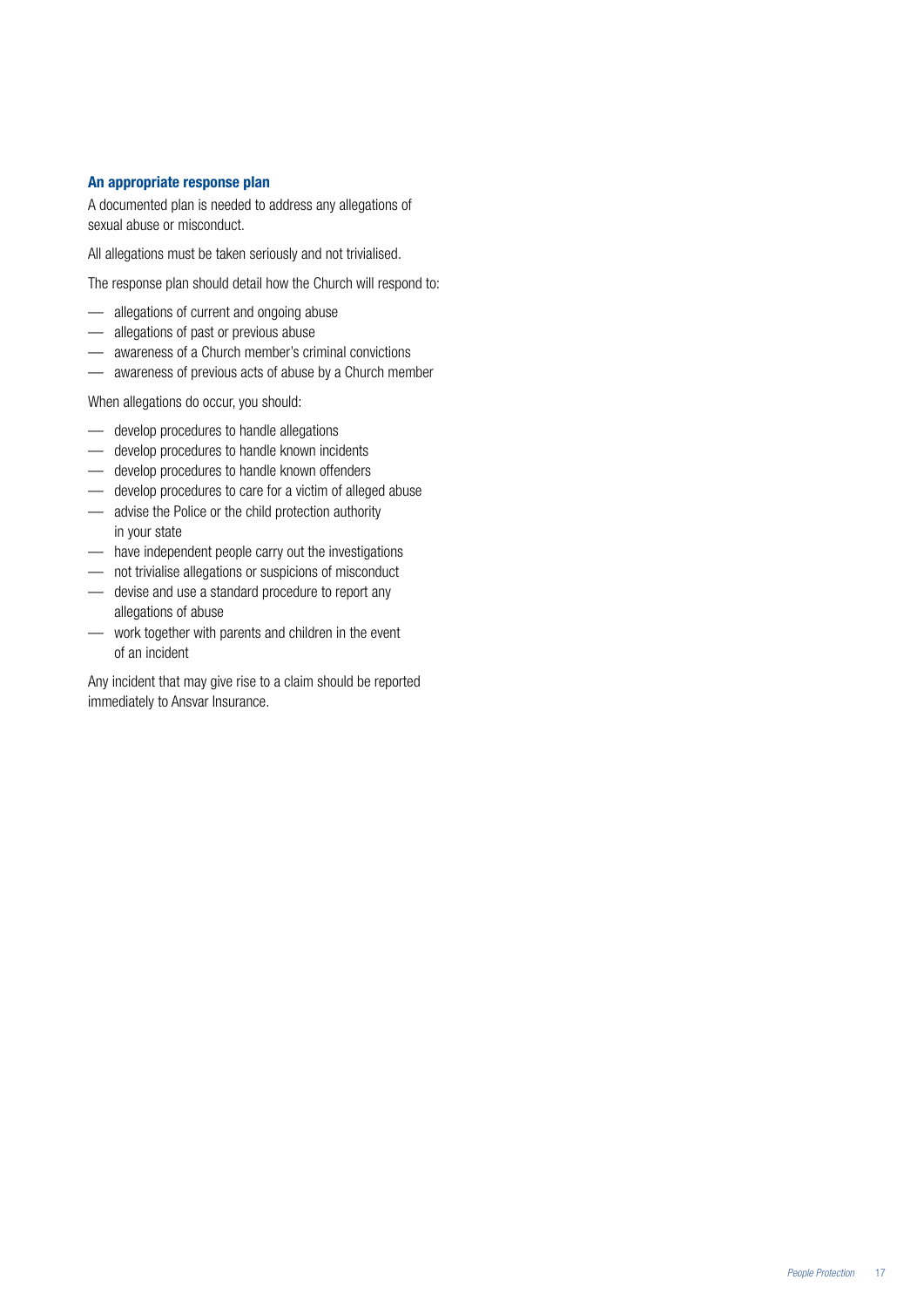### **Food Safety**



#### **Food safety and Churches**

Church kitchens are used to prepare food for the congregation. Often kitchens are used to prepare food for sale to raise funds. Some are used to prepare food for external functions. Some Churches have a catering arm, which provides food for weddings, birthdays and other functions.

While these activities may have been carried out for many years with few problems, the risk of food poisoning is very real if proper hygiene procedures are not followed.

All states have established laws relating to the preparation of food. The laws have been developed largely for commercial operators but they apply equally to community groups that sell food.

#### **Sale of food**

'Sale of food' includes food sold at special functions and stalls, meals served as part of a regular event, or meals cooked for a donation.

To reduce the possibility of food poisoning, rigorous standards should be applied at all times. Clear procedures should be developed for the preparation and sale of food. These should be followed on all occasions.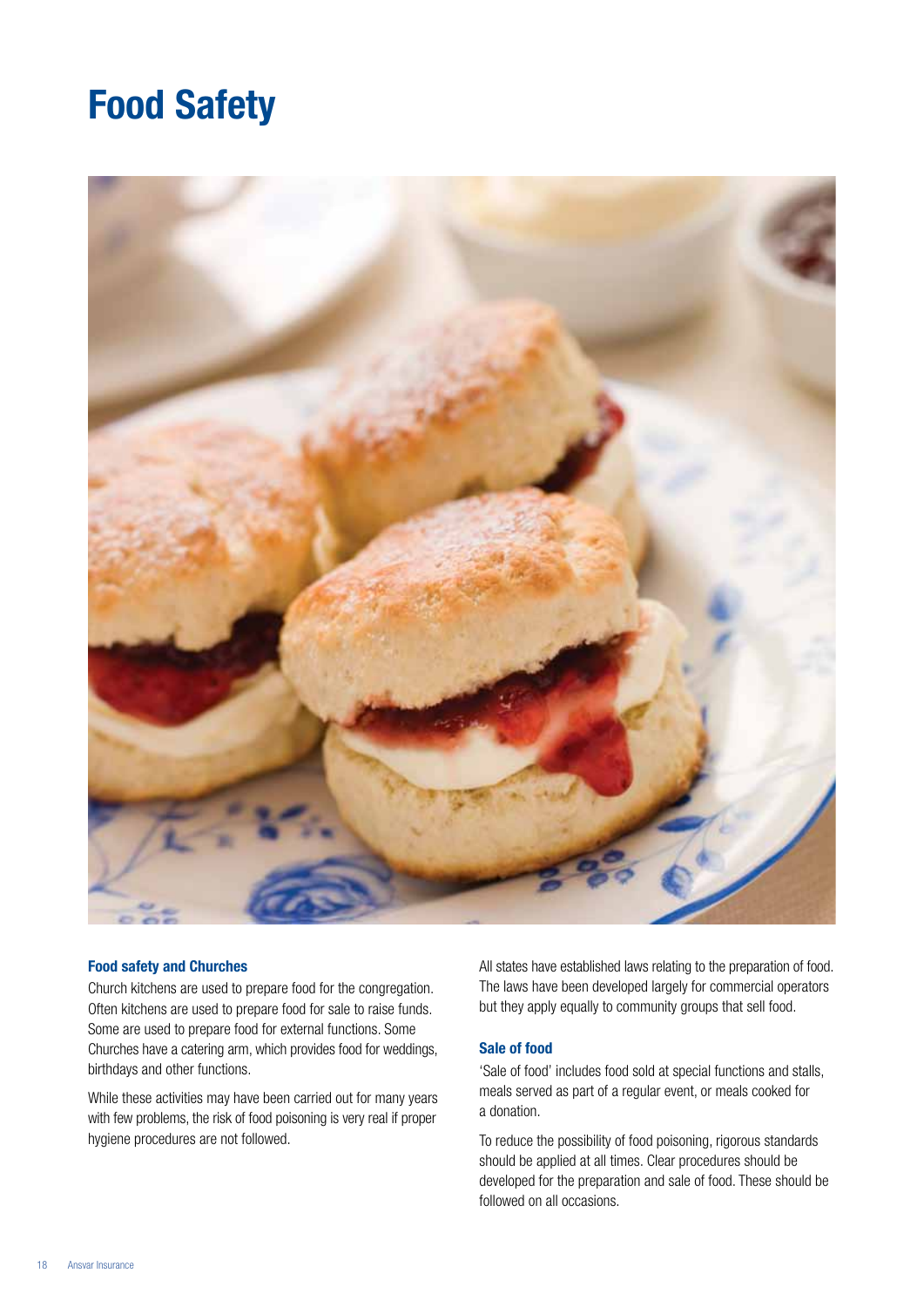#### **Food preparation and local council by-laws**

Each council will have different expectations of a Church kitchen. Some require you to have a Food Safety Program. Some do not.

If your Church has a kitchen and prepares food for sale you will be required to have:

- hot and cold running water
- hand-washing facilities
- a large sink with the capacity for cleaning all cooking equipment
- adequate cleaning equipment such as soap, detergent, brushes, brooms and vacuum cleaners
- easy-to-clean bench-tops and surfaces
- fridges and freezers
- food storage areas that are safe from insects and mice
- rubbish bins
- exhaust fans

#### **Personal hygiene**

People involved in preparing and cooking food must:

- remove all jewellery
- never smoke, eat or drink around unprotected food
- never cough or sneeze over food
- wear clean and suitable protective clothing
- cover any lacerations or wounds with a brightly coloured and waterproof bandage, tape or plaster.
- tie back or cover long hair with a net or cap
- wash hands thoroughly (under running warm water using soap) then dry hands thoroughly before handling food, after handling raw food, after handling waste, after using the toilet, after every break and after nose blowing

#### **Displaying food**

When displaying food:

- keep hot food above 60 degrees
- keep cold food below 5 degrees
- do not re-heat food in pie warmers or similar equipment
- wrap or cover food
- label trays, not the food
- do not overload the display equipment.

#### **Temperature and food storage**

Hot food should be kept at more than 60 degrees. Cold food should be kept at less than 5 degrees. This will help avoid increased bacteria growth.

Particular care needs to be taken with high-risk foods such as dairy products, meat, fish and poultry so that they remain safe for consumption.

It is important that food is taken from the refrigerator as needed. not all at the one time.

Preparation of raw and cooked foods should also be strictly separated.

#### **Other issues**

If you are not using a permanent kitchen, at a picnic for example, please check with local councils to ensure you are meeting regulations.

Selling food from a vehicle is likely to require a special council permit and compliance with other regulations.

When running a large event, you may need to obtain a special permit for preparing and supplying food. An event co-ordinator should ensure workers play their part in keeping food safe. They should also keep records of people or caterers supplying food at the event.

#### **Information on the Church's responsibilities**

The information contained in this section is based on the *Victorian Food Act 1984 and the Victorian Food Amendment (Regulation Reform) Act 2009*. It is important to note that the legislation will vary from state to state. Your local council will be able to provide information on the requirements for your state.

Recent changes to the Food Act 1984 effecting Aged Care, Child Care and Community Groups that handle food for sale at community events and fundraisers, have been introduced effective 1st July 2010.

Refer to the Act for details.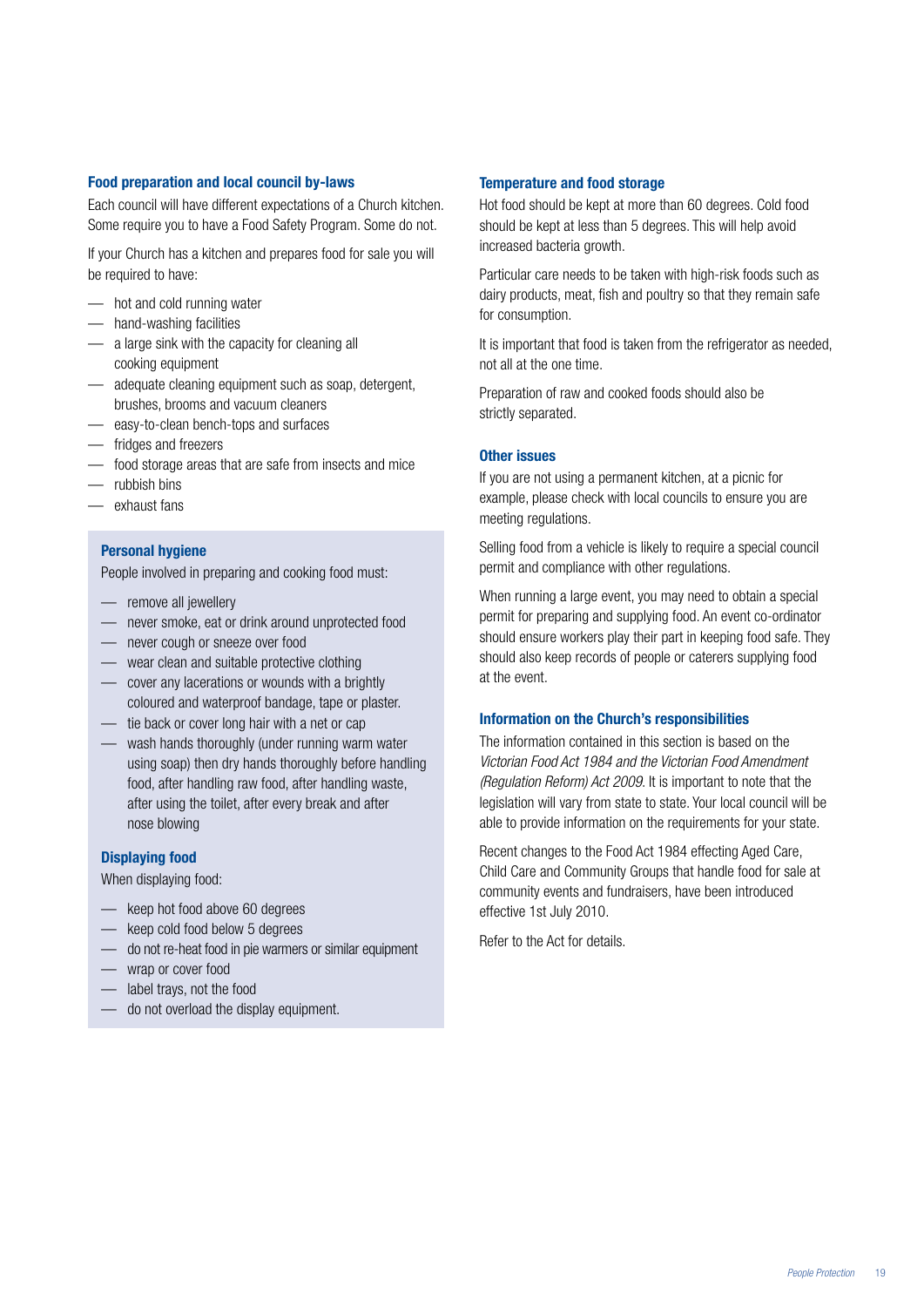# **Bus Transport for Groups**

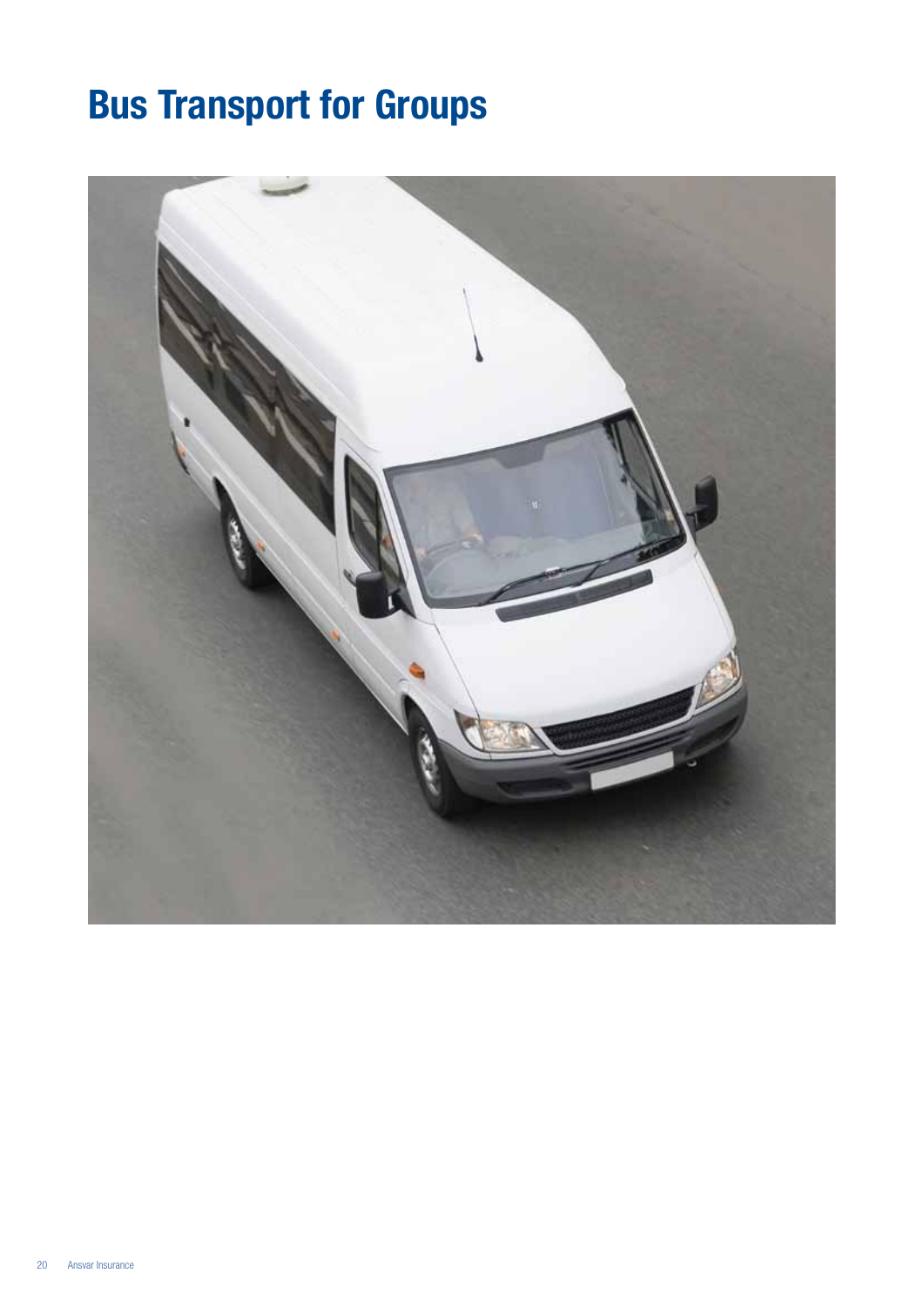Large Churches sometimes have a bus to transport members of the congregation – often the young or elderly. Any Church with a bus needs to be aware of the rules it needs to follow.

#### **Church responsibilities**

Your state transport authority or similar legislative body can detail the responsibilities you have as the owner of such a vehicle. Please ensure you comply with all legislative and regulatory requirements.

#### **Bus safety**

If you own or operate a bus, you must:

*Keep it well maintained.* Vehicles need to be inspected, serviced and well maintained. Records of inspections and servicing should be kept to prove compliance with legislative requirements.

*Look before you drive.* A check should be made by the driver prior to driving, to ensure the warning-device, indicators, brakes and any other safety equipment are working effectively.

*Secure the cargo.* Any load carried in the passenger compartment of the vehicle should be firmly secured to ensure it does not become airborne and cause injury to the occupants in the event of an accident. Even disabled passengers must be properly secured if remaining in a wheelchair.

*Make sure they comply.* Driver compliance can be an issue, especially if your volunteer driver performs the duties of a professional driver. For example, if long distance trips are undertaken, the driver should maintain a log-book.

*Make sure they're licensed.* Different categories of bus need different licences. Volunteer drivers must to be licensed for the category of vehicle you have. Licence details should be obtained and recorded by the Church. The details should be updated at least annually.

*Safety first.* All drivers should be healthy and not have any disabilities that may affect their capacity to drive safely.

Emergency equipment must be in place and work effectively.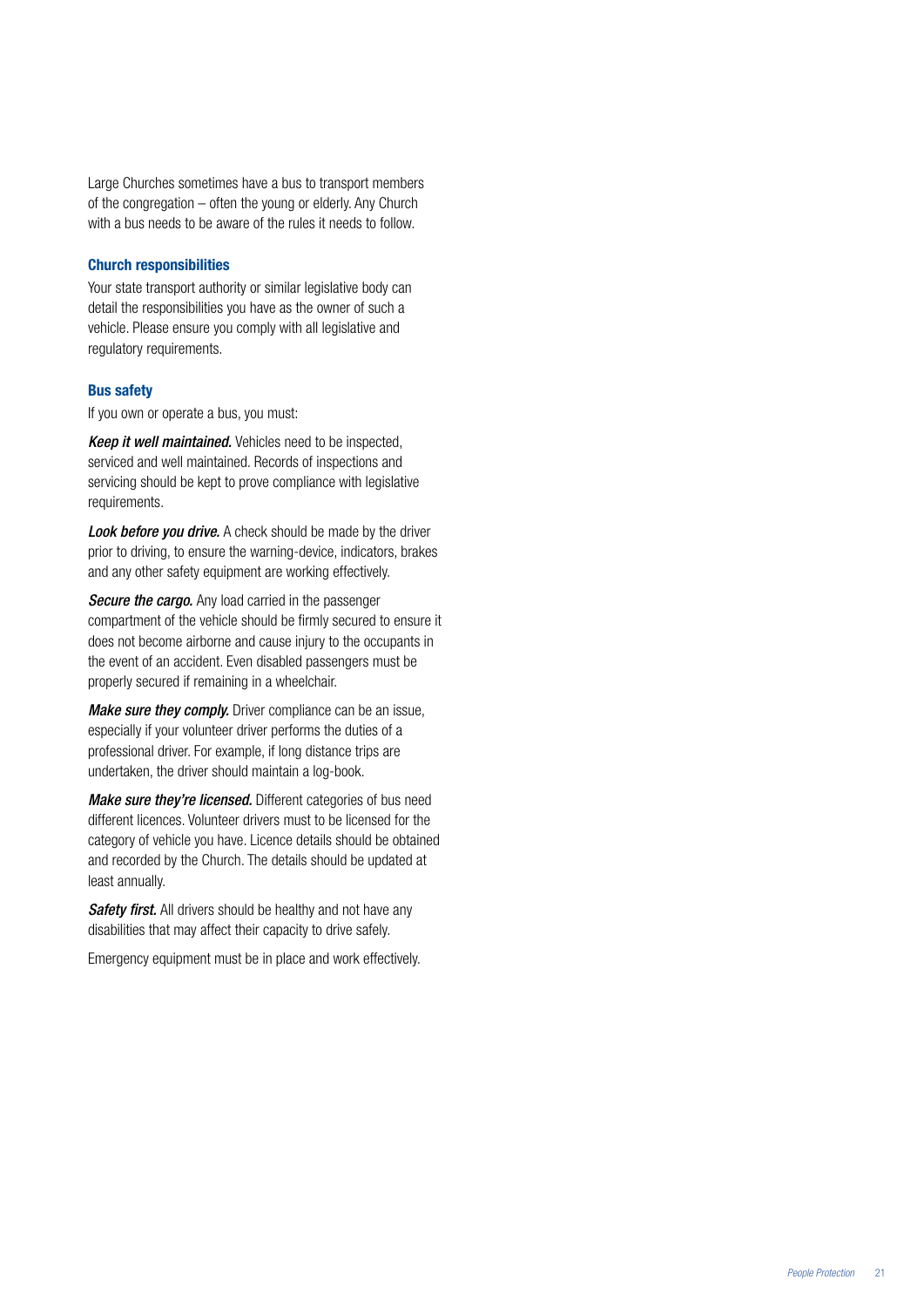# **Building Access**

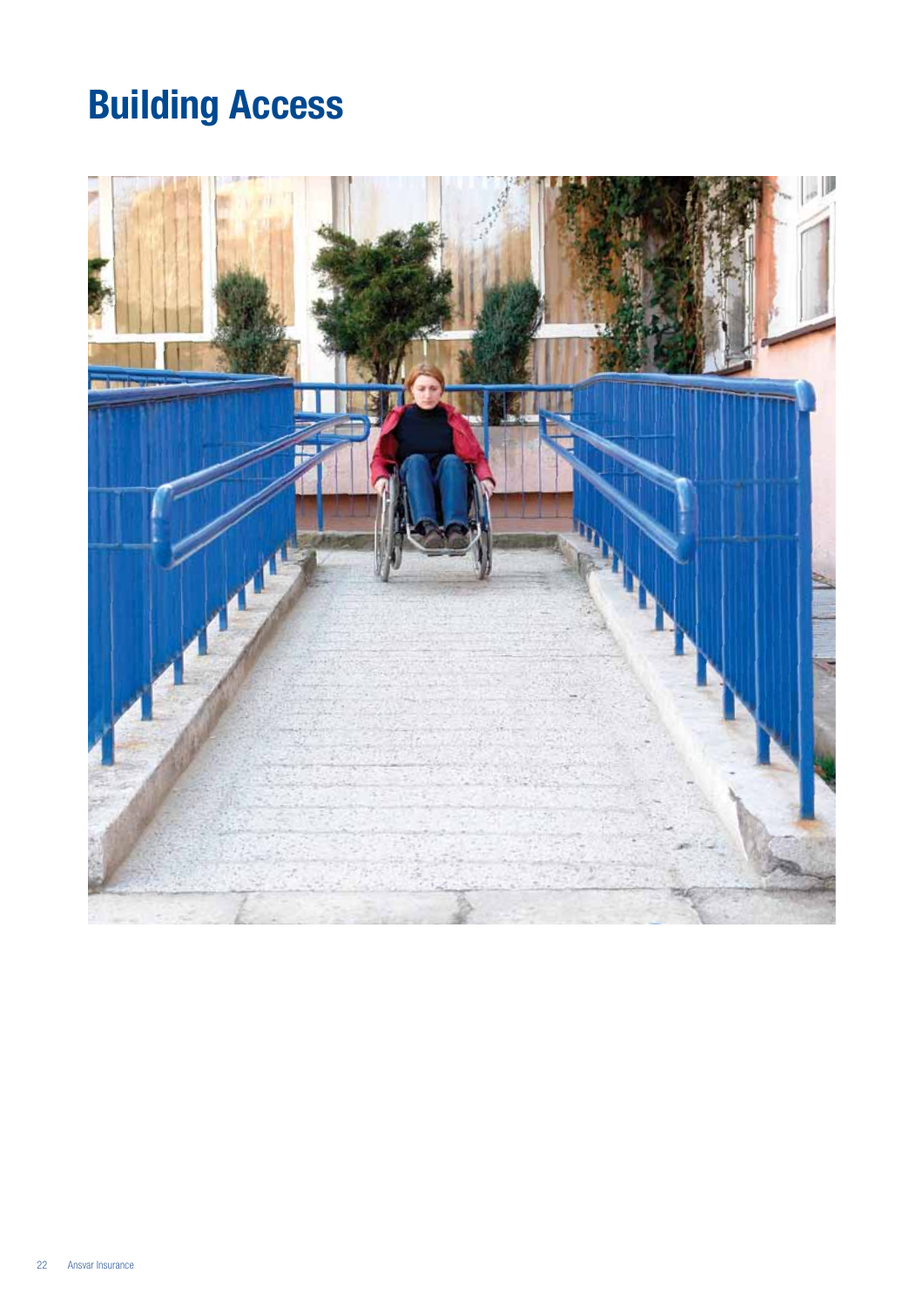#### **It should be easy and it should be safe.**

The Building Act 1993 and the Building Code require that it must be safe to enter and exit your buildings. These requirements are usually addressed when a building is being designed.

However, they need to be reviewed if you intend to alter the structure of the property; or when there are changes to the legislation.

The biggest issue is the need to avoid discrimination against people with disabilities. This is the issue most likely to be overlooked when designing new buildings or making alterations to existing ones.

#### **Providing access to all parties using Church buildings**

The Building Code of Australia and OH&S regulations dictate that all building owners, provide suitable access for people with disabilities. The Disability Discrimination Act 1992 also outlines certain requirements that must be complied with.

#### **The Disability Discrimination Act 1992**

This act was written to ensure people with disabilities are given equal opportunity to participate in and contribute to the full range of social, political and cultural activities in society. It promotes equality of access – physical, informational and attitudinal.

Where buildings are concerned, the only exception is where providing access can be shown to cause unjustifiable hardship.

In these instances, "Hardship" is not about difficulty or cost if there is a reasonable solution.

#### **What happens if you don't comply?**

You could be sued. A Court can dictate that the building owners make the building accessible. This often comes at considerable cost. The cost to change the building, the court costs and the cost to your reputation.

#### **Providing access**

Ensuring your Church is accessible to everyone is relatively simple.

It starts with a few simple questions.

- Is there anything blocking access?
- Are there ramps for trolleys, pushers and wheelchairs?
- Do you have wide doors that are easy to open?
- Are the signs clear and visible?
- Have any hazards that can be removed, been removed?
- If the hazard cannot be removed, is it easy to notice?
- Can children and short people easily use the facilities?

Once you've identified any access issues, establish a simple action plan.

- Address safety issues first.
- Then address anything preventing ease of access around the building and the general area.
- Lastly, address less critical issues of non-conformance.

Some solutions may not require building alterations.

For example, you may not need to make all areas of the building accessible. If you have a number of meeting rooms, at least one should be accessible to the disabled. Office areas may not need to be accessible unless a disabled person is to be employed in that area.

#### **Help for Churches**

Architects with specialist knowledge in the field of inclusive design can help. Consultation does cost money, but it is important to seek help in the design phase of any new facility.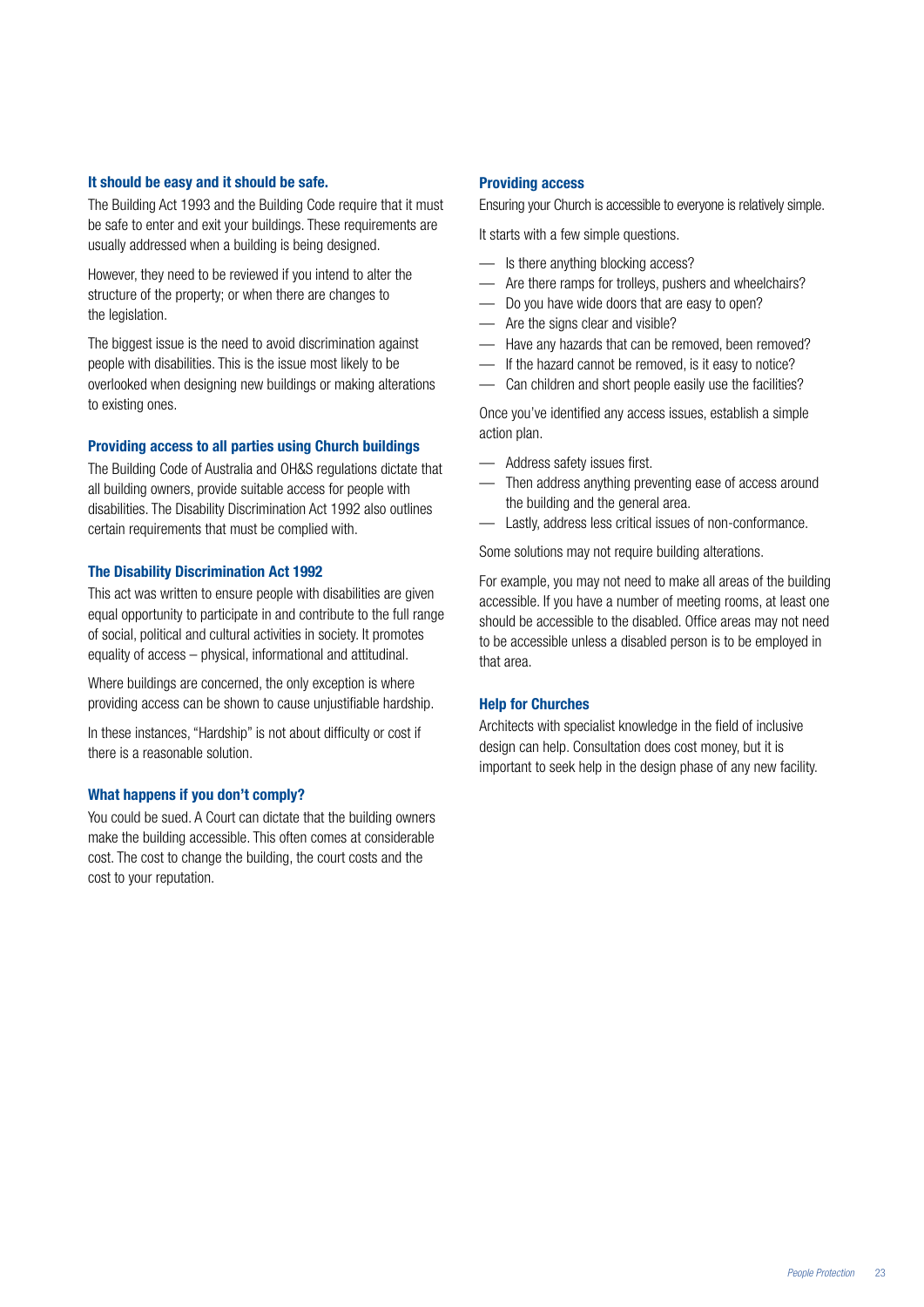### **Privacy**

#### **The** *Privacy Act* **and Churches**

The Privacy Act was written to protect people's personal information.

It regulates how your personal information is handled. It covers:

- how your personal information is collected
- how it is then used and disclosed
- its accuracy
- how securely it is kept
- your right to access that information

This legislation applies to all businesses around Australia.

While many Churches are exempt, (as are organisations with a turnover of less than \$3 million) it is important to try and comply with the legislation, as this helps guarantee the security of the personal information of congregation members.

#### **Complying with the legislation**

#### **Checklist**

establish a privacy policy. This should be based on the ten *National Information Privacy Principles*  outlined below

explain the Church's privacy policy to congregation members

appoint a Privacy Contact Person. Someone members of the congregation can speak to regarding the policy or concerns they may have.

#### **Attendance record cards**

Many Churches collect information on cards completed by congregation members at weekly services.

Usually this information is provided to a member of the pastoral care team and Church leaders with the purpose of providing feedback to the ministry team.

A Privacy Policy can provide peace of mind to those in the congregation who may be reticent about completing all the questions on the card.

Under the act, members are allowed to access and correct any personal information held by the Church by contacting the Church's Privacy Contact Person.

#### **Information collected and the Privacy Act**

All personal information collected may be subject to the provisions of the Privacy Act including names, addresses, telephone and fax numbers, medical information, family information, financial account information and credit card details.

Information obtained in the course of counselling sessions or training courses, or from registration forms and enrolment forms, can also be covered by the Act.

#### **National Information Privacy Principles**

Churches need to consider the National Information Privacy Principles when collecting personal information. These are outlined below.

- 1. Collection. The information must be fair, lawful and unobtrusive. The Church must disclose its name, the purpose of information being collected and how it can be accessed.
- 2. Use or Disclosure. Information will be used only for the purpose for which it was collected, unless the person from whom it was collected has consented to another use, or the secondary use is directly related to the first.
- 3. Data Quality. The information collected should be accurate, complete and up-to-date.
- 4. Data Security. The Church must endeavour to protect personal information from misuse, loss and unauthorised access.
- 5. Openness. Demonstrated by making a document outlining a Church's information handling practices available to anyone who asks for it.
- 6. Access and Correction. Individuals have the right to access any personal information the Church may hold about them.
- 7. Identifiers. Tax File Numbers, Medicare numbers and the like cannot be used or disclosed by the Church.
- 8. Anonymity. Churches should give people the option to interact anonymously whenever it is lawful and practicable to do so.
- 9. Trans-border Dataflow. A Church must only transfer personal information to a recipient in a foreign country in circumstances where the information will have appropriate protection.
- 10. Sensitive Information. Must not be collected unless the individual has consented. The Church cannot do so by law unless it is necessary in relation to a threat to any individual.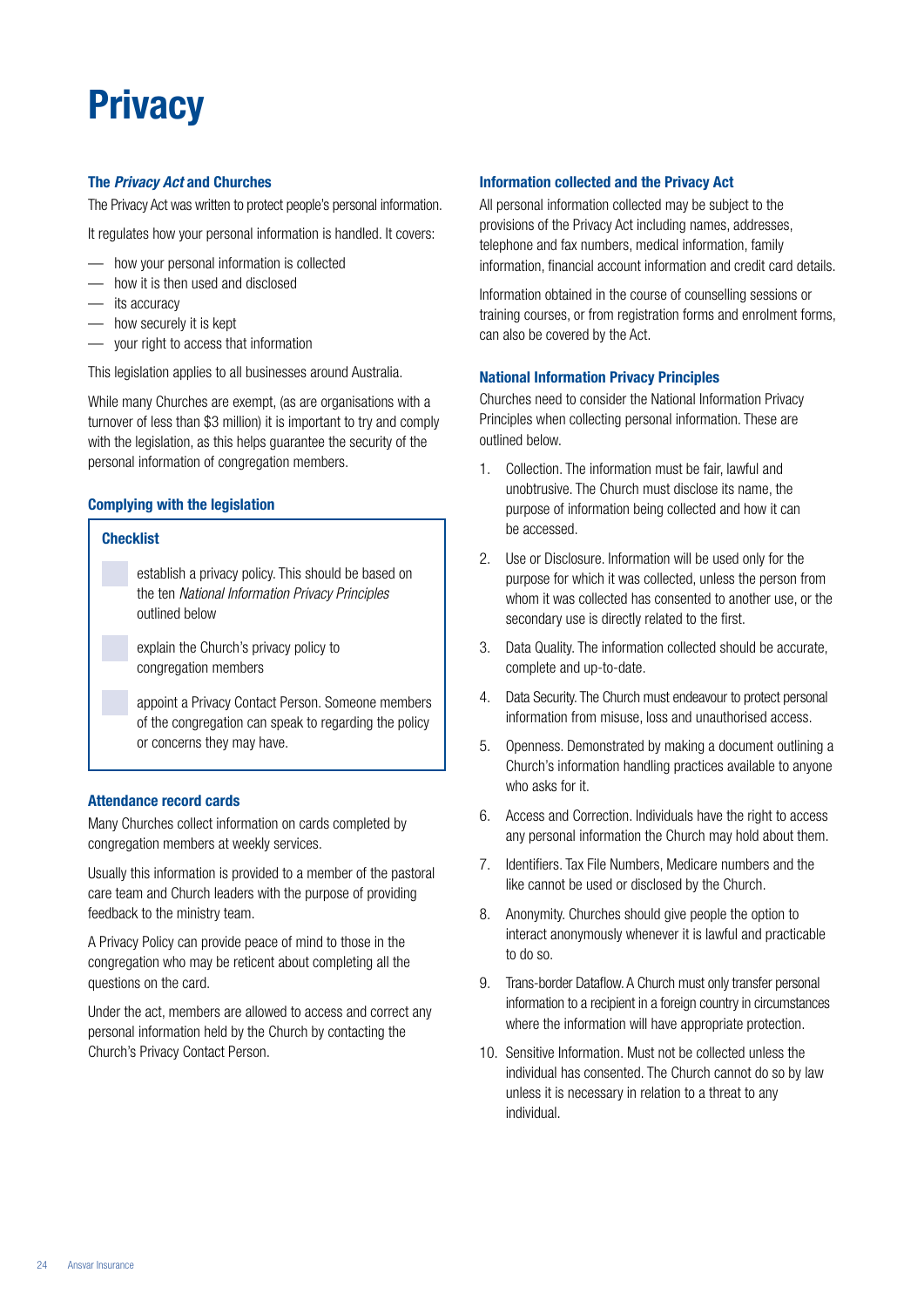#### **Privacy issues for consideration**

The Church should consider the following.

- Is it necessary? Private information should only be collected. if it is necessary to the Church's mission and ministry.
- Why is it being collected? Whenever information is collected, the person should be informed of its intended use.
- Can it be kept securely? All personal information must be stored securely and not divulged to others without the consent of the individual concerned.
- How long should we keep it? Any personal information that is no longer required, out-of-date or incorrect should be destroyed or amended to ensure its accuracy.

#### **Obtaining more information**

More information is available from the Australian Privacy Commissioner's website at www.privacy.gov.au.